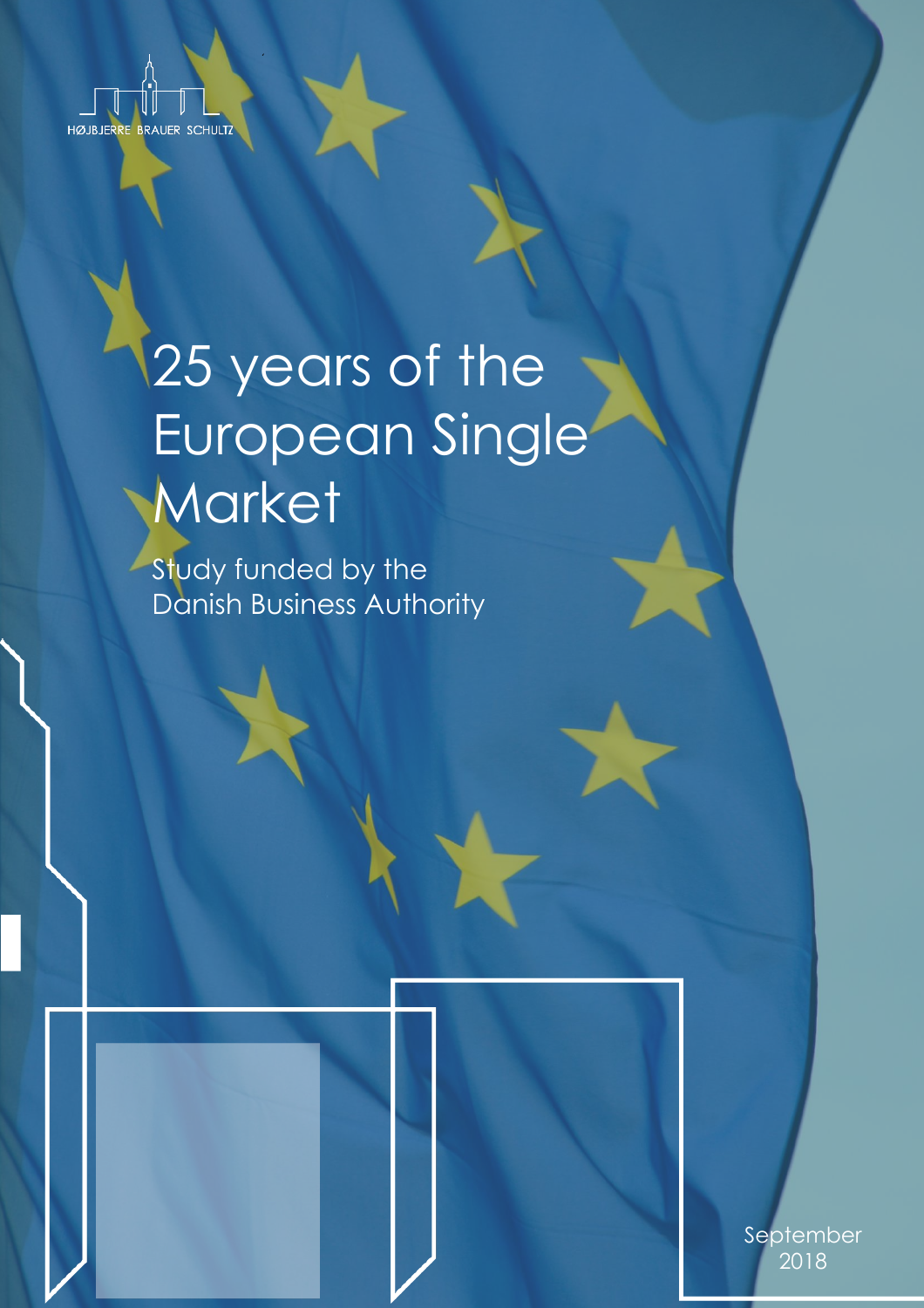### 25 years of the European Single Market

© 2018 Højbjerre Brauer Schultz

Højbjerre Brauer Schultz Frederiksholms Kanal 1, 2. sal 1220 København K Tlf. +45 8181 6262 [info@hbseconomics.dk](mailto:info@hbseconomics.dk) [www.hbseconomics.dk](http://www.hbseconomics.dk)

Front page: Shutterstock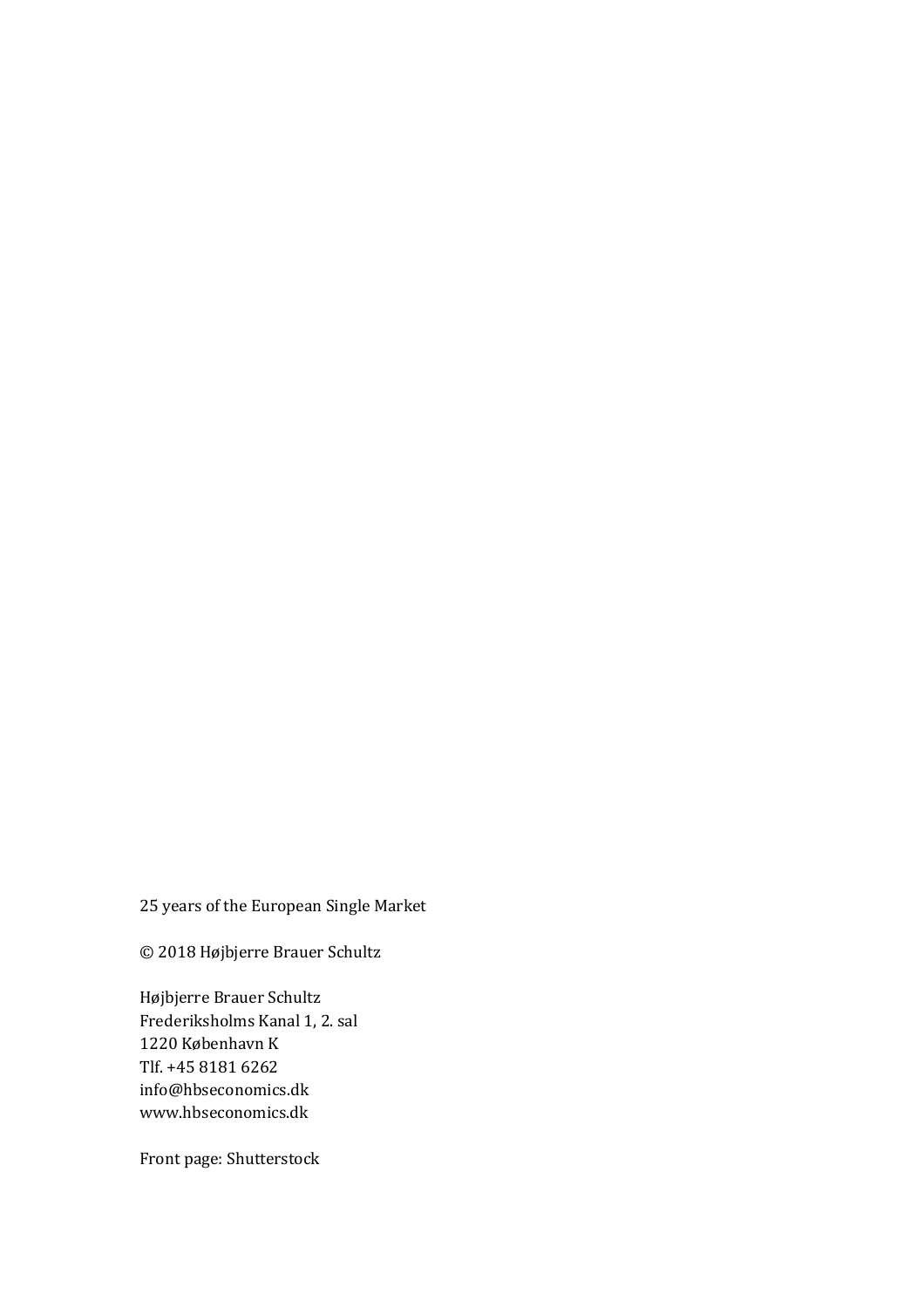# **CONTENTS**

| $\mathbf{1}$   |     |                                                                            |  |
|----------------|-----|----------------------------------------------------------------------------|--|
|                | 1.1 |                                                                            |  |
|                | 1.2 | The most important market for Danish exports of goods and services  10     |  |
|                | 1.3 | EU member states are the biggest foreign investors in Denmark 14           |  |
|                | 1.4 |                                                                            |  |
| $\overline{2}$ |     |                                                                            |  |
|                | 2.1 | EU trade in goods and services plays a crucial role in all EU countries 20 |  |
|                | 2.2 |                                                                            |  |
|                | 2.3 | In most EU member states FDI is mainly held by other EU member states  25  |  |
|                | 2.4 |                                                                            |  |
|                | 2.5 |                                                                            |  |
| 3              |     |                                                                            |  |
|                | 3.1 |                                                                            |  |
|                | 3.2 |                                                                            |  |
|                | 3.3 |                                                                            |  |
|                | 3.4 |                                                                            |  |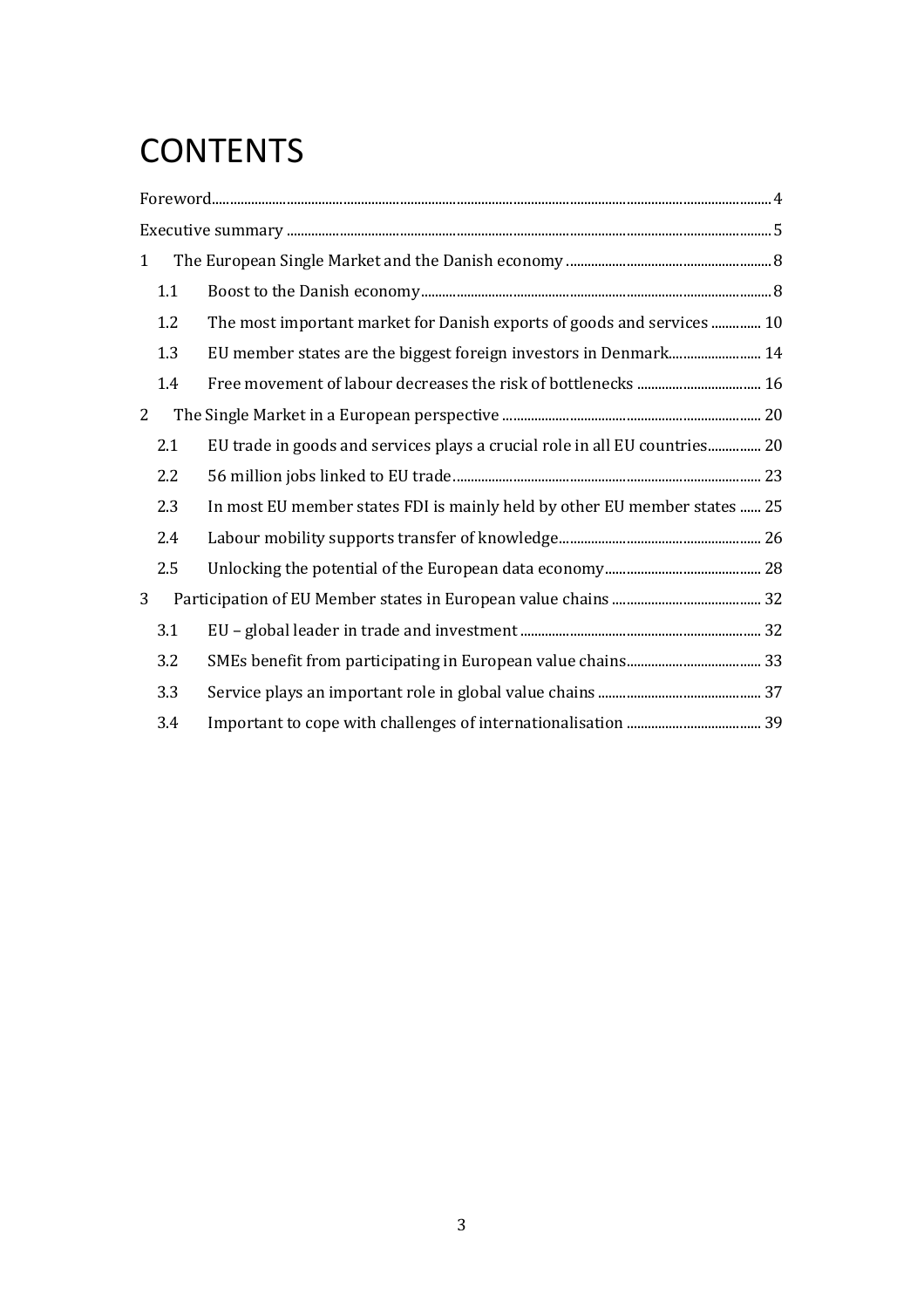# <span id="page-3-0"></span>FOREWORD

In 1993, the European Single Market was created to make the lives of European citizens and businesses easier. Still today, 25 years after its establishment, the Single Market delivers on this promise giving European companies direct access to 500 million consumers and 26 million businesses; providing European consumers with greater choice and lower prices.

The report demonstrates that the Single Market has been key to maintain and improve the competitiveness of all the European economies. A great success story. However, that does not mean that we can rest at ease. SMEs still face regulatory and administrative uncertainty when doing business in other Member States. And the Single Market framework does not always reflect a reality in which goods, services and data are increasingly interlinked.

The report also reiterates that the EU is the largest exporter of goods and services of the world and the most dominant destination for foreign investments. In the past, we have succeeded in maintaining our European values in terms of high environmental standards, consumer rights and protection of workers without compromising the competitiveness of European businesses. On the contrary, due to a common Single Market framework, we have succeeded in making sustainability and responsible supply chains a competitive advantage.

That is why I am concerned about the fragmentation of the legal framework regulating the digital economy – both at national and EU level. More than ever, we need to find common solutions covering the entirety of the Single Market. Only then, we may influence the global norms. I know that it is a difficult task. But if we do not succeed in maintaining a coherent and clear legal framework across the EU offering the best conditions for small start-ups to scale their business, new business models will instead prosper and grow in China or in the US. Europe has a great opportunity to increase our competitiveness if we continue to build on what has worked over the past 25 years: The Single Market!

R. Jlou

**Rasmus Jarlov**  Minister of Industry, Business and Financiel Affairs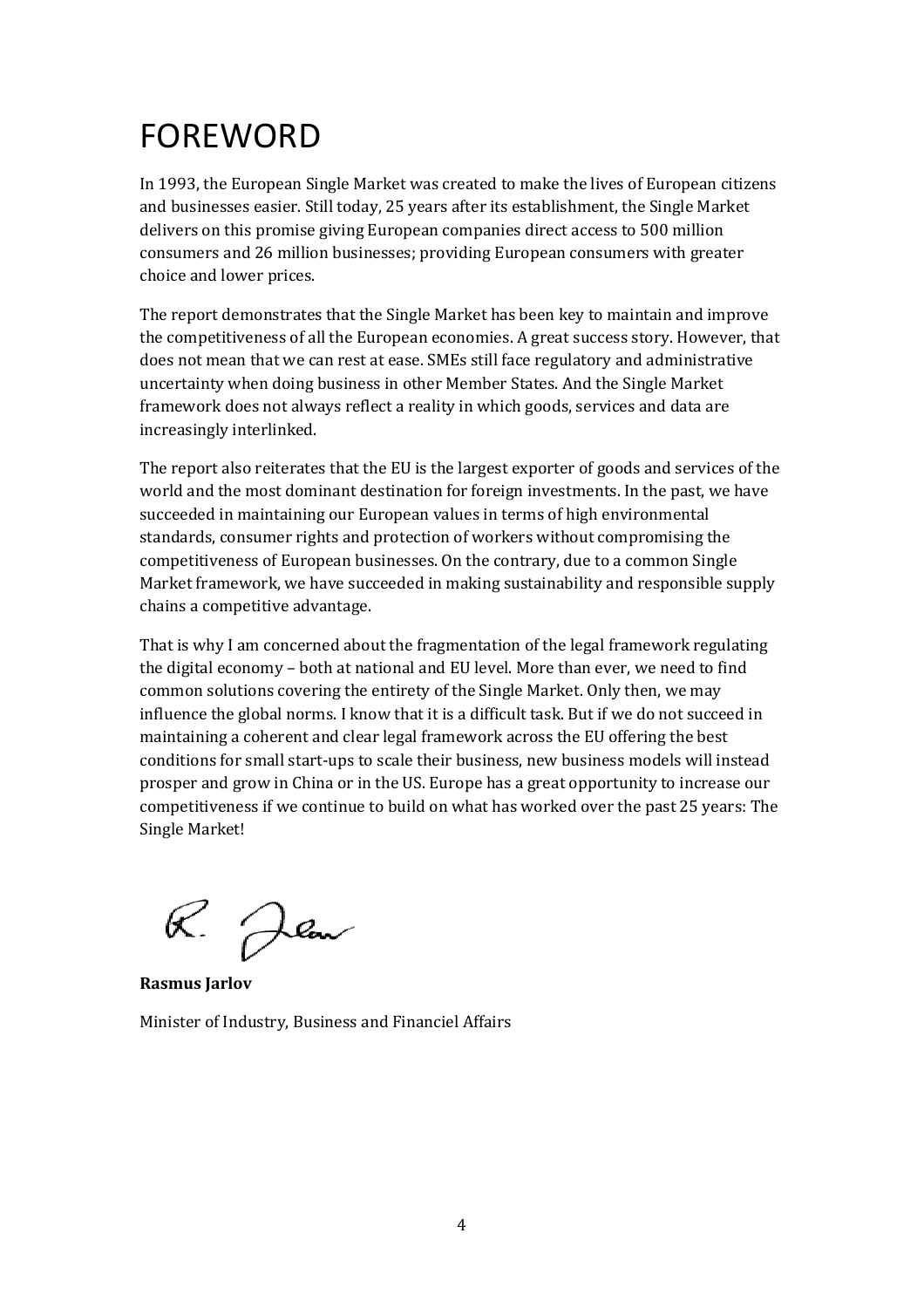# <span id="page-4-0"></span>EXECUTIVE SUMMARY

The aim of this report is to analyse the economic implications of the Single Market. To do this, we address three aspects of the Single Market. First, our examination demonstrates that becoming a member of the Single Market has significantly boosted the Danish economy.

Second, we evaluate whether similar effects are to be expected in other EU member states. It is shown that the economic benefits from being part of the Single Market is not limited to small open economies like Denmark – but are most likely to occur in every individual member state.

Finally, we examine the role of the EU in global markets. We show that the EU is a global leader in trade and international investment. Further, we demonstrate that EU member states take advantage of the EU being a powerful player on the global scene by participating in European value chains.

#### **Significant boost to the Danish economy**

The European Single Market has boosted the Danish economy and contributed to higher living standards in Denmark. Today, the gross domestic product (GDP) in Denmark is five per cent higher than it would have been had Denmark not been a member of the Single Market. In 2016, this corresponded to a contribution of 13.2 billion EUR to the Danish economy, representing the isolated effect of the Single Market thus excluding the effects of globalization in general.

#### *Households and families are better off*

The Single Market has a huge impact on ordinary life in Denmark by lifting living standards and income of Danish households and families. Consumption in Danish households is estimated to be six per cent higher than without the Single Market, meaning Danish households were able to spend an additional 7.7 billion EUR in 2016.

One way to illustrate the impact on ordinary life in Denmark is to consider a Danish household of a couple earning about average income. Due to the economic boost, the annual income is ten per cent higher. For such a household this corresponds to approximately 8,500 EUR extra to spend each year.

#### *Companies take advantage of new business opportunities*

The Single Market is designed to allow goods, services, capital and people to move more freely across the EU. When goods and services move more freely, 500 million European consumers get easier access to Danish products in local stores, and 26 million businesses across the EU get better access to equipment, machinery and expertise from Denmark. Companies take advantage of these business opportunities and trade is generated. In fact, Danish exports are seven per cent higher (8.8 billion EUR in 2016) due to the membership of the Single Market.

Today, the Single Market is by far the largest market for Danish goods and services. In 2015, 58 per cent of Danish goods and services went to the EU (including the European Economic Area). In consequence, the Single Market is vital for employment and value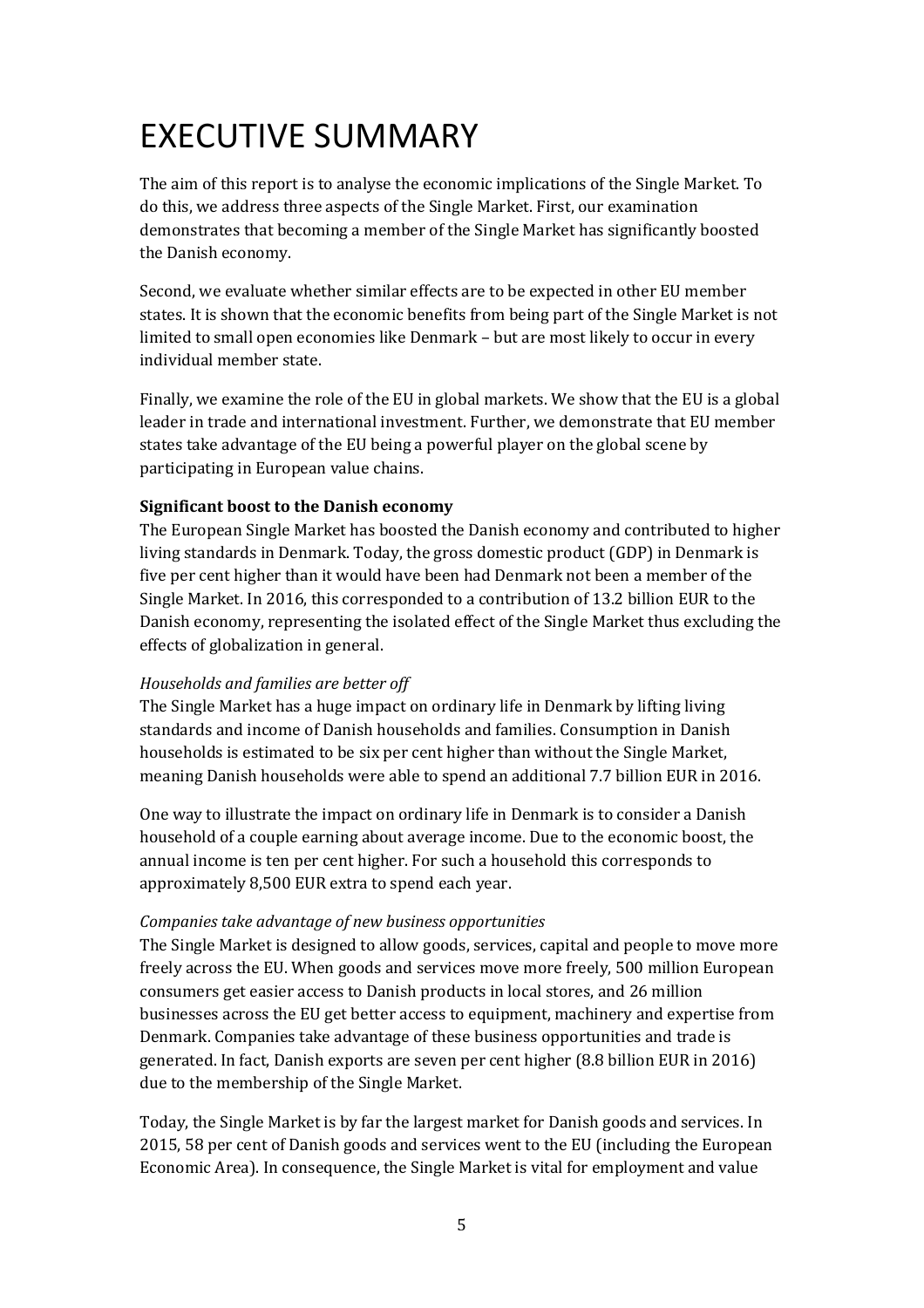creation in Denmark. As of 2014, 578,000 Danish jobs were linked to the exports of goods and services to the Single Market. This corresponds to almost 21 per cent of total employment in Denmark.

When it comes to investment, EU member states also contribute to the Danish economy. Investments from outside potentially generate a wide range of benefits for both sides of the relationship. Investors and entrepreneurs bring new expertise in production, organization and distribution to Denmark. EU member states are the biggest foreign investors in Denmark, contributing to the increased productivity in Denmark.

Finally, free movement of labour makes it easier for Danish companies to attract labour from other EU member states. In doing so, the Single Market contributes to an expansion of the Danish workforce, which increases the production capacity of the country, fostering economic activity.

#### **The Single Market contributes to growth in all EU member states**

The mechanisms through which the Single Markets boosts economic activity in Denmark work in other EU member states as well. Specifically, EU member states gain from trade, investment and labour mobility facilitated by the Single Market.

#### *Trade generates jobs*

In 26 out of 28 EU member states, trade conducted with the Single Market accounts for at least half of the total trade (relative to GDP). One reason is the absence of customs borders and the removal of regulatory obstacles to the free movement of goods and services. Also, historical ties and geographical proximity are of importance.

In the EU, 56 million jobs depend on trade within the Single Market. First, 20 million people are directly involved in producing exported goods and services. Further, 16 million people are employed producing inputs to the industries which directly export to the Single Market. Finally, another 20 million people are employed due to income caused by the direct and indirect exports.

Within the last decade, the EU13 members especially have tightened trade ties with other EU member states. In fact, some of the fastest growth rates for trade in goods were recorded among the new EU13 member states. Consequently, in East and Central European countries like the Czech Republic, Slovenia, Hungary, and Poland, at least one in five jobs are linked to exports to the Single Market.

Trade in services, however, is still modest in most EU member states, but trade in goods is dominant in almost all EU member states. As of 2017, the total value of EU trade in goods was almost three times as high as that of services. The relative dominance of trade in goods may be an indication of unrealised potential to increase trade in the services sector.

#### *Investments improve productivity*

EU member states are by far the most dominant investors in almost all individual country of the EU. In countries like Belgium, Italy and most EU13 member states, more than 80 per cent of international investments are held by investors from other EU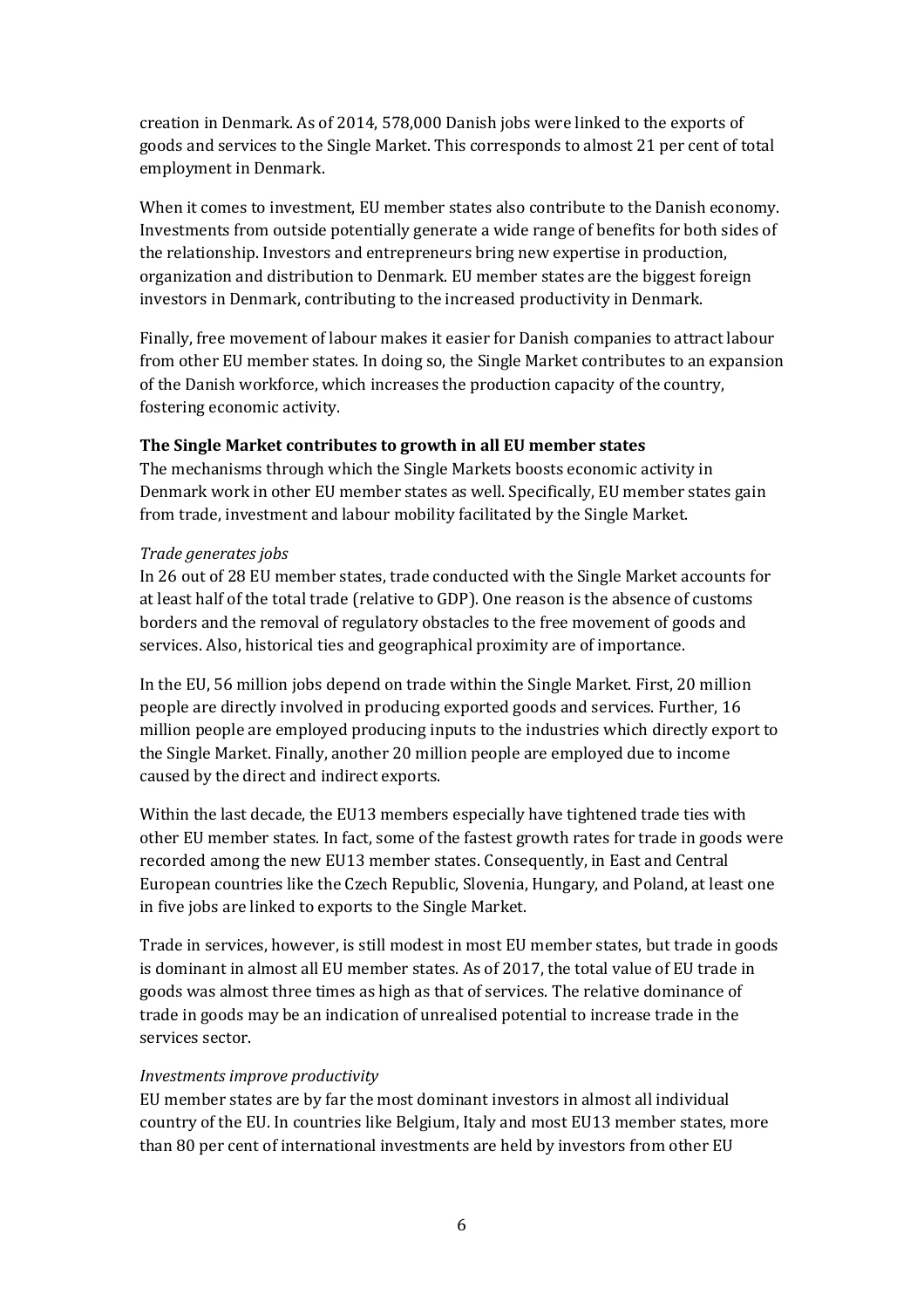countries. In most other countries, more than 50 per cent of international investments are held by other EU member states.

The process of deregulation and harmonisation is an important driver for attracting foreign investments. Many barriers to capital flows have been removed, and the cost of doing business across EU borders is reduced. A recent study from the European Central Bank shows that, on average, joining the EU increased inward foreign direct investment (FDI) flows from other EU countries by 44 per cent. Such investment is an important source of knowledge and technology from outside.

#### *Transfer of knowledge and skills through labour mobility*

New employees bring new ways of thinking, new skills and knowledge. Also, they may fill labour shortages and increase job competition. In 2016, 11.8 million EU citizens of working age were living in another EU country than their country of citizenship. This corresponds to four per cent of EU citizens living in another EU country. EU movers are, in general, well integrated with labour markets in most countries. In 13 out of the 28 EU member states, the employment rate of EU citizens is higher than that of nationals.

Not only do the countries of destination benefit from labour mobility, but the sending countries also benefit when citizens return with new skills and knowledge. In fact, many movers eventually return making the decision to live abroad temporary. At the EU level, 680,000 nationals returned to their country of origin in 2016 after staying abroad. This corresponds to 60 per cent of the EU citizens emigrated in 2016.

#### **EU member states benefit from participation in European value chains**

Standing together, the members of the EU constitute a powerful player and an important voice on the global scene. In 2016, the EU was the largest exporter and second largest importer of goods and services. Furthermore, 28 per cent of world inward foreign direct investments are held by EU member states, making the EU a dominating investor in world markets.

#### *European value chains dominate exports within the EU*

The share of trade in intermediates to total trade of goods indicate to what extent a country is participating in global value chains. In 2016, exports of intermediates accounted for 51 per cent of all goods exported within the EU and 47 per cent of goods exported to countries outside the EU.

#### *SMEs gain access to world markets via European value chains*

One important aspect of the Single Market is to support SMEs and non-exporting firms to participate in the European value chains as upstream suppliers of intermediates to other SME's and larger companies engaged in international trade. In the Nordics, almost half of the SME exports in value-added terms is exported indirectly via other SMEs or large firms, showing that even non-exporters benefit from European values chains.

#### *Services play an important role in the European value chain*

Service is becoming increasingly important to trade as companies develop business models that increasingly include services. On average, a bit more than one-third of manufacturing exports consists of value-added originating in the services industries.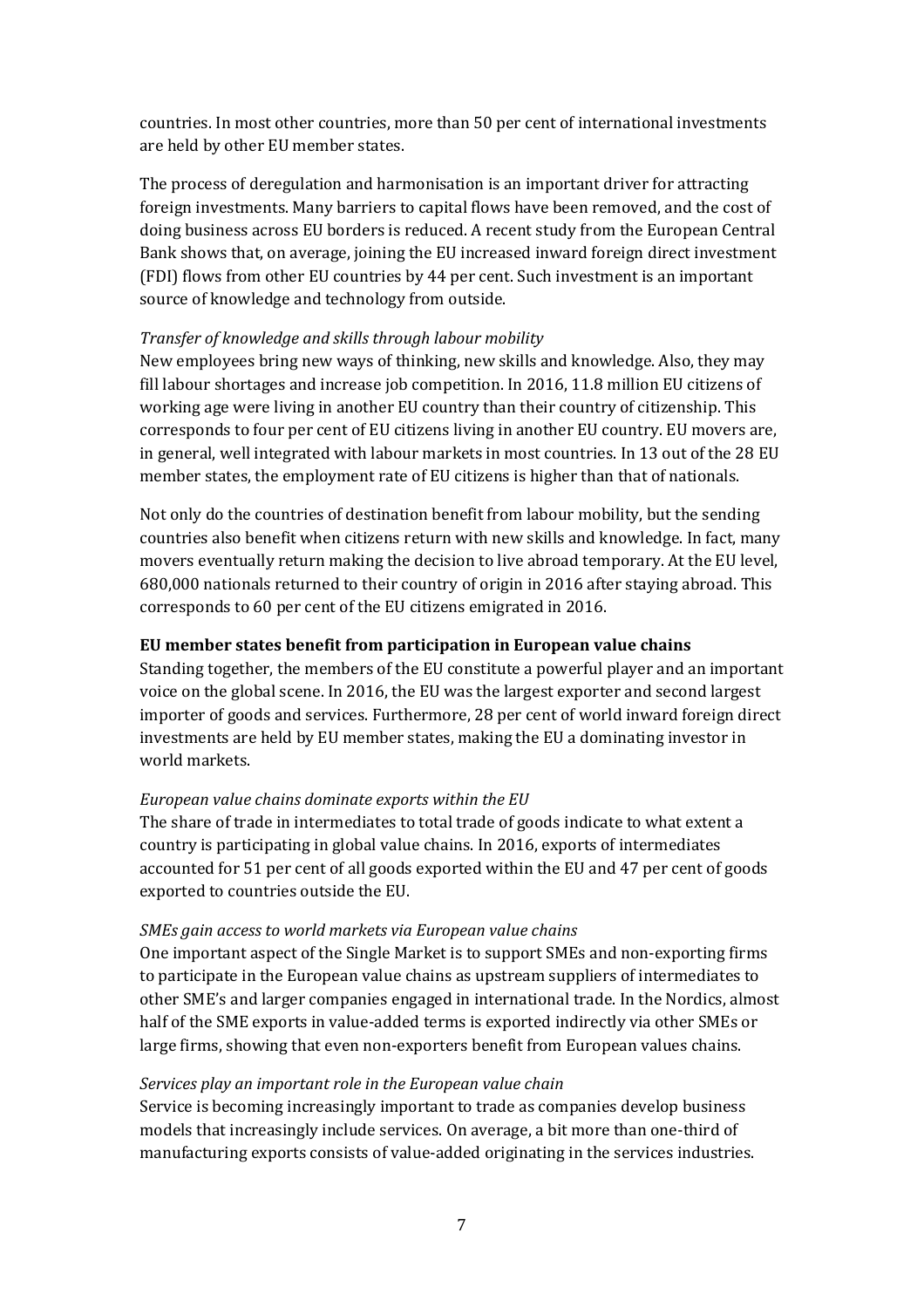# <span id="page-7-0"></span>1 THE EUROPEAN SINGLE MARKET AND THE DANISH ECONOMY

In this chapter, we examine the economic impact of the European Single Market on the Danish economy. The analysis demonstrates that the European Single Market significantly and permanently has boosted economic activity in Denmark. Furthermore, how these benefits materialize through closer ties of increasing trade, foreign investment and labour mobility are highlighted.

# <span id="page-7-1"></span>1.1 BOOST TO THE DANISH ECONOMY

The European Single Market has boosted the Danish economy and contributed to higher living standards in Denmark. In fact, gross domestic product (GDP) in Denmark is five per cent higher than it would have been had Denmark not been a member of the Single Market. In 2016, this corresponded to a contribution of 13.2 billion EUR to the Danish economy, representing the isolated effect of the Single Market thus excluding the effects of globalization in general.

| Chart 1.1                                         |                                                                                                                                                                                                                                  |  |  |  |
|---------------------------------------------------|----------------------------------------------------------------------------------------------------------------------------------------------------------------------------------------------------------------------------------|--|--|--|
| Impact of the Single Market on the Danish economy |                                                                                                                                                                                                                                  |  |  |  |
|                                                   | <b>Boost to the Danish economy</b><br>GDP is 5% higher $(13.2 \text{ billion EUR}$ in 2016)<br>Productivity up by 3.7%                                                                                                           |  |  |  |
|                                                   | Households and families are better off<br>Real wages are 10% higher (8,500 EUR extra to spend each<br>year for a two-person household with an average income)<br>Household consumption is 6% higher (7.7 billion EUR in<br>2016) |  |  |  |
|                                                   | Companies take advantage of new business opportunities<br>Exports are 7% higher (8.8 billion EUR in 2016)<br>Investments are 6% higher (3.6 billion EUR in 2016)                                                                 |  |  |  |

Source: Højbjerre Brauer Schultz (2017): Det indre markeds økonomiske betydning for Danmark.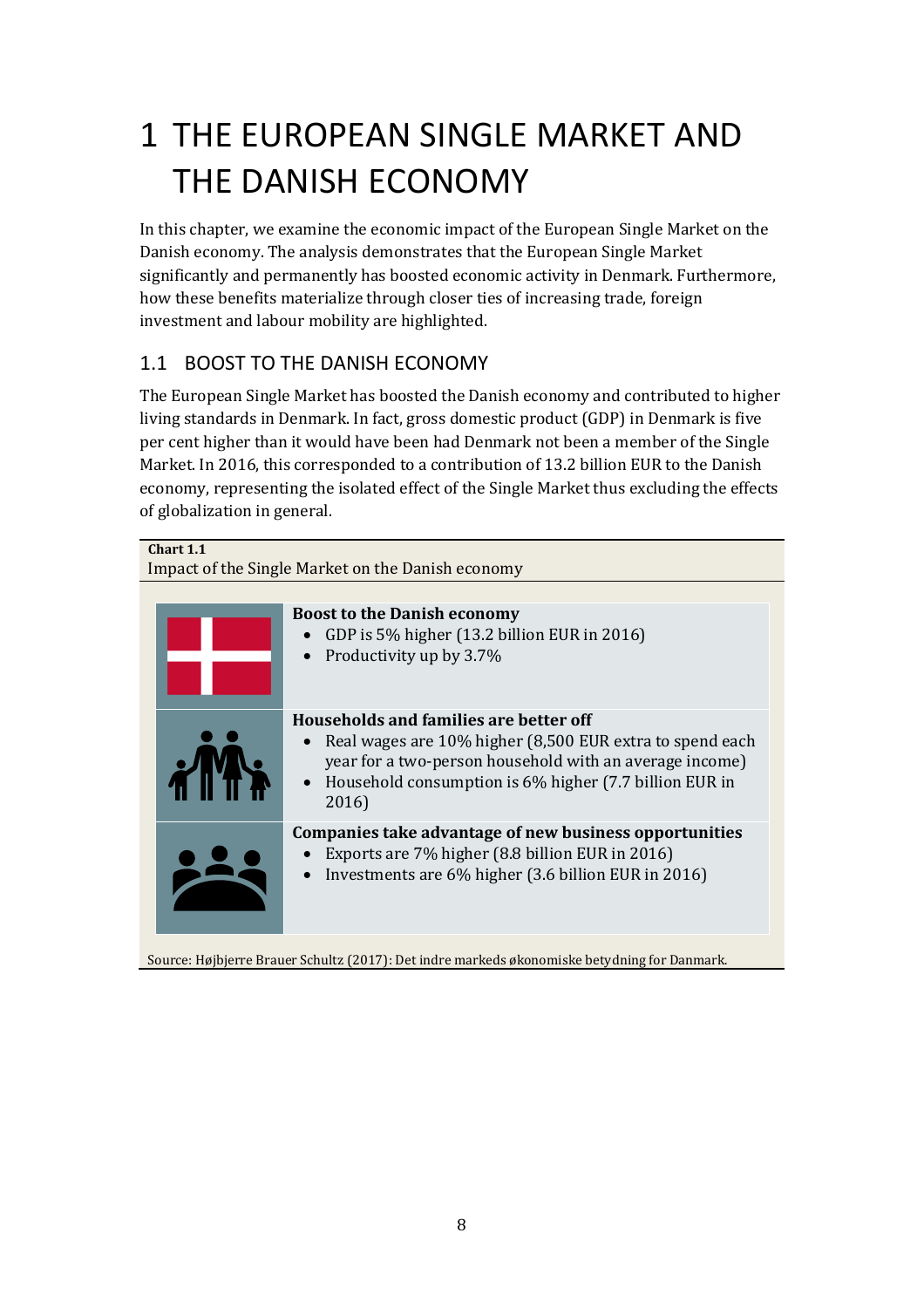#### **Households and families are better off**

Economic activity generated by the Single Market has led to prosperity and higher living standards in Danish households. Consumption in Danish households is estimated to be six per cent higher than it would have been. In other words, the Danish households were able to spend 7.7 billion EUR more in 2016. One important reason is that real wages are ten per cent higher than they would have been. This is due to higher productivity from advances in trade and investment facilitated by the Single Market.

<span id="page-8-1"></span>One way to illustrate the impact on ordinary life in Denmark is to consider a Danish household consisting of two persons earning an average income[1](#page-8-0). Due to the economic boost, annual income is ten per cent higher. For such a household, this corresponds to approximately 8,500 EUR extra to spend each year.

#### **Companies take advantage of new business opportunities**

The Single Market is designed to allow goods, services, capital, and people to move more freely across the EU. Within the last 25 years, much effort has been devoted to achieving this vision: A common market has been established, barriers to trade and investment have been removed, legislation has been harmonized, and consumer rights have been aligned.

*When goods and services move more freely*, 500 million European consumers have easier access to Danish products in local stores, and 26 million businesses across the EU get better access to equipment, machinery and expertise from Denmark. As a result, production in Danish companies increases, fostering economic activity. There has been a lasting increase of seven per cent in Danish exports (8,8 billion EUR in 2016), caused by a growing demand from other EU member states and higher productivity, making the Danish economy more competitive.

*When capital moves more freely*, it becomes easier for people from other countries to invest in Danish companies or even establish a business. Investments from outside can potentially generate a wide range of benefits for both sides of the relationship. Investors and entrepreneurs bring new expertise in production, organization and distribution to Denmark. As a result, the productivity in Denmark rises, fostering economic activity. Investments are six per cent higher (3.6 billion EUR in 2016) than they would have been if Denmark had not been part of the Single Market.

*When people are able to move more freely***,** it becomes easier to travel, work and study in other EU countries. The Single Market contributes to an expansion of the Danish workforce, which increases the production capacity of the country, fostering economic activity.

<span id="page-8-0"></span>[<sup>1</sup>](#page-8-1) Based on standardized family types (LO-ægtepar i ejerbolig) developed by the Ministry for Economic Affairs and the Interior.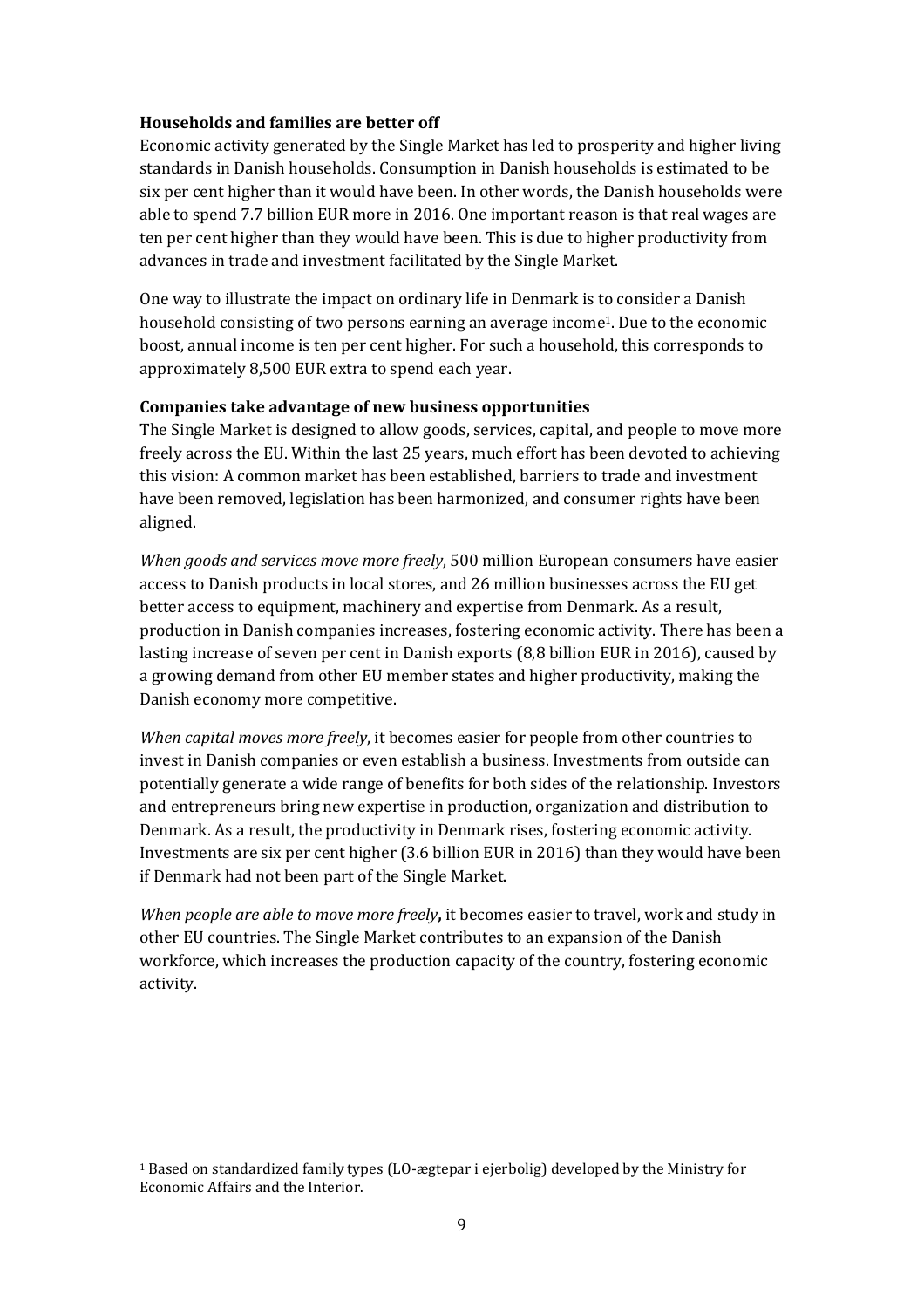#### **Behind the numbers: Estimating the economic impact of the Single Market**

The study is based on estimates from the gravity modelling literature, which distinguishes the specific effect of EU membership from all the other influences that determine trade and foreign direct investment. Midrange estimates have carefully been selected from peerreviewed high-quality literature. These estimates are used to evaluate the long run impact on the Danish Economy (GDP, household consumption, trade, employment etc.) using a general equilibrium model of the Danish economy (ADAM). The baseline scenario is assumed to be the WTO-regime.

By nature, it is difficult to quantify the effect of something assuming it had not happened in the past. In this case if Denmark had not chosen to be part of the Single Market. In consequence, an analysis of this character will always be subject to considerable uncertainty.

In dept details on methodology are to be found in Højbjerre Brauer Schultz (2017): "*Det indre markeds økonomiske betydning for Danmark*".

# <span id="page-9-0"></span>1.2 THE MOST IMPORTANT MARKET FOR DANISH EXPORTS OF GOODS AND SERVICES

In this subsection, we focus on Danish trade relations in the Single Market. As shown in the previous section, trade results in increased economic activity in Denmark. We specify what that means in terms of jobs and examine in detail the nature of Danish exports of goods and services to the EU.

#### **One in five jobs in Denmark is linked to the Single Market**

Trade within the Single Market is vital for employment in Denmark. In 2014, 578,000 jobs were linked to exports of goods and services to the Single Market, accounting for almost 21 per cent of total employment in Denmark - almost 133,000 people in the manufacturing industry alone. This means that every other employee in Danish manufacturing is employed linked to exports to the Single Market. In the service sector, 17 per cent of employment can be linked to Denmark's exports to the Single Market.

Exports to the Single Market generate activity in every region of Denmark - between 20 and 23 per cent of employment in each region. In the Capital Region of Denmark, most of the employment linked to exports to the Single Market is within the service sector. In the western regions of Denmark (Jutland), most activity is generated in the industrial and agricultural sectors. These differences reflect general differences in business structures between regions.

#### **The Single Market accounts for more than two-thirds of Danish exports of goods**

<span id="page-9-2"></span>The Single Market is the most important market for Danish exporters of goods. Around 68 per cent of Danish exports of goods in 2017 were to the Single Market. EU15 accounts for most of these exports, but the EU13[2](#page-9-1) countries have become increasingly important. Exports of goods to the EU13 countries have increased by more than 20 per

<span id="page-9-1"></span>[<sup>2</sup>](#page-9-2) EU13 are Bulgaria, Croatia, Cyprus, Czech Republic, Estonia, Hungary, Latvia, Lithuania, Malta, Poland, Romania, Slovakia and Slovenia.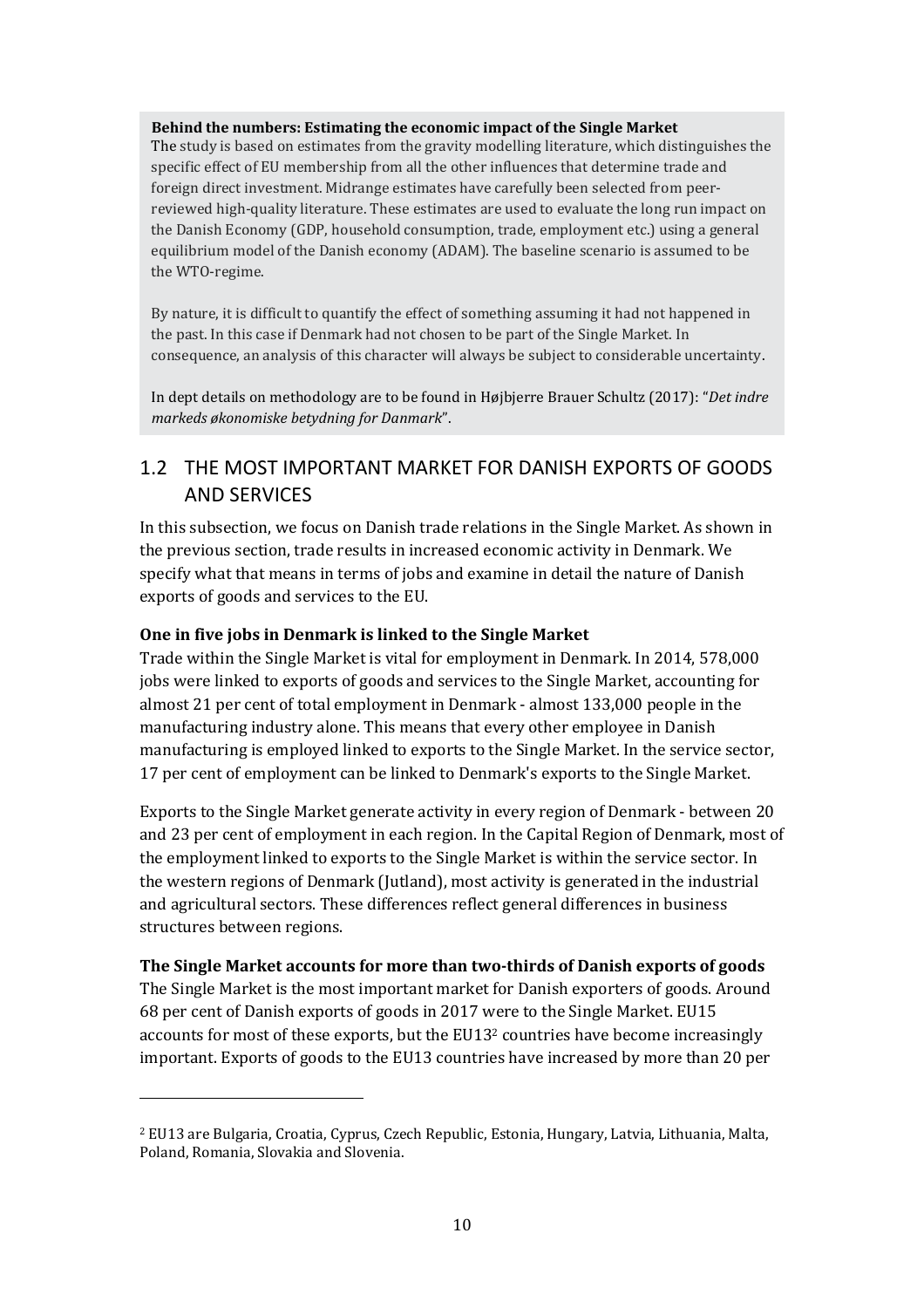<span id="page-10-1"></span>cent since 2007, whereas the value of exports to EU15[3](#page-10-0) is largely the same today as in 2007.



<span id="page-10-3"></span>Chart 1.2 shows Danish exports of goods to the EU for major product groups[4](#page-10-2). Like in most other EU countries, machinery and mechanical appliances constitute a significant share. In Denmark, these accounted for 22 per cent (14 billion EUR) of all goods exported to the EU in 2017.

#### **The Single Market provides Danish consumers with greater choice**

Besides having raised overall income levels and, thereby, household consumption by 6 per cent, the Single Market also grants access for Danish consumers to buy high-quality specialised goods from other countries in the Single Market. In 2017, around 76 per cent of Danish imports of goods is from the Single Market.

<span id="page-10-0"></span>[<sup>3</sup>](#page-10-1) EU15 are Austria, Belgium, Denmark, Finland, France, Germany, Greece, Ireland, Italy, Luxembourg, Netherlands, Portugal, Spain, Sweden, United Kingdom.

<span id="page-10-2"></span>[<sup>4</sup>](#page-10-3) Top-level headings are from the standard international trade classification (SITC).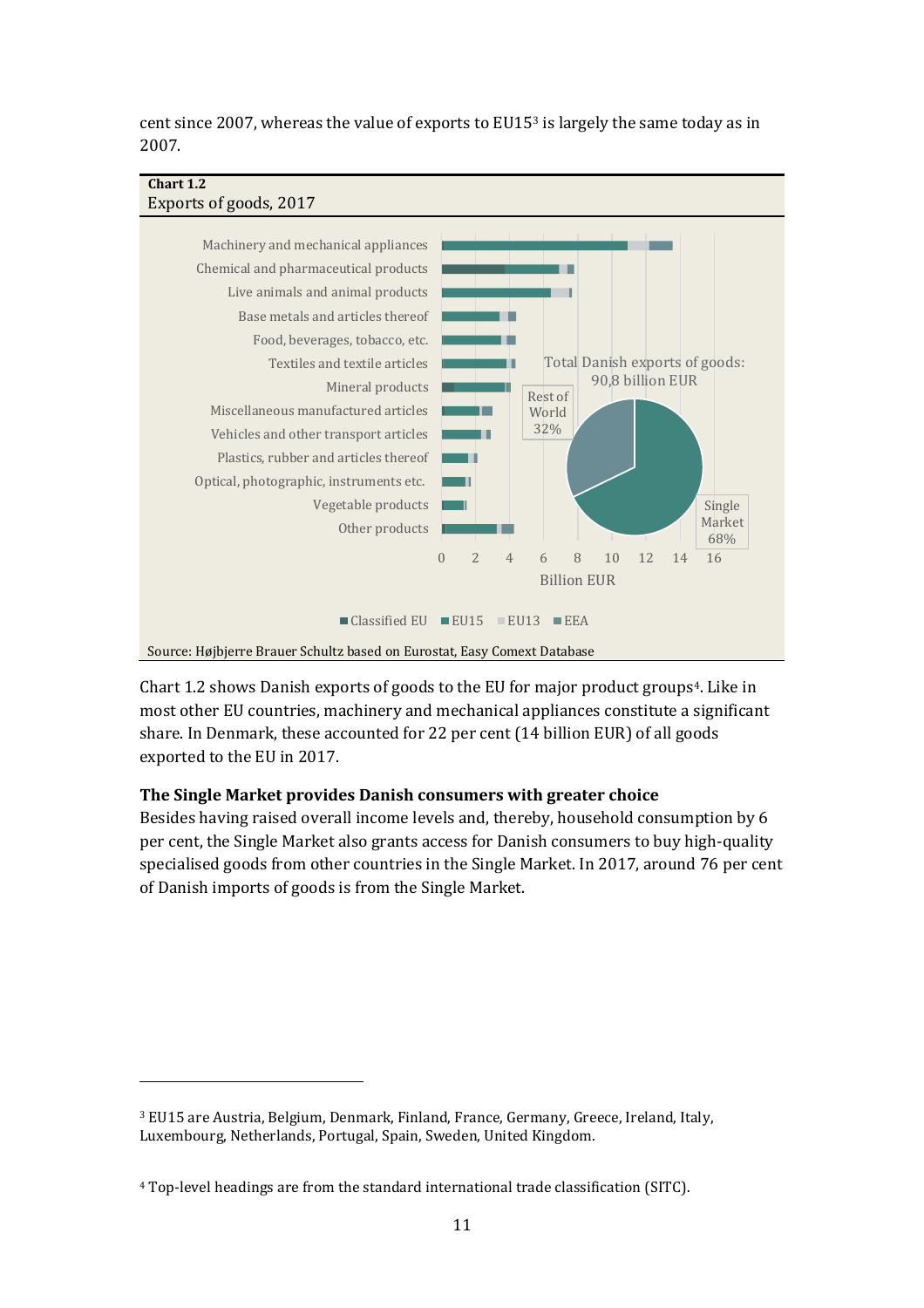#### **CASE: The consumer benefits of imports from the Single Market**

Imports have considerably positive benefits – including from a consumer perspective. Faster access to new products and services through imports is just one of the positive effects for consumers of increased cross-border trade. In addition, importing products exposes Danish manufacturers to competition, which may result in lower consumer prices. Finally, access to imported products may also guide product development. For example, the consumer demand for imported lactose-free milk has led Danish food companies to step up the development of lactose-free products themselves.

However, it is important that national and EU consumer protection rules are respected and enforced in relation to imported products and services including safety, environmental, health, and data protection standards.

*The Danish Consumer Council*

#### **The Single Market is also the most important market for exports of services**

Although the value of trade in services with the Single Market is well below the value of trade in goods, the Single Market is also the most important market in terms of Danish trade in services. Around 71 per cent of Danish service exports in 2017 were exported to the Single Market when disregarding sea transport.[5](#page-11-0) As for imports, the number is around 75 per cent.

# <span id="page-11-1"></span>**Chart 1.3**



Source: Højbjerre Brauer Schultz based on Statistics Denmark

<span id="page-11-0"></span>[<sup>5</sup>](#page-11-1) Sea transport is not included because the industry generally has highly globalised value chains, making it difficult to allocate the revenue and export statistically correctly.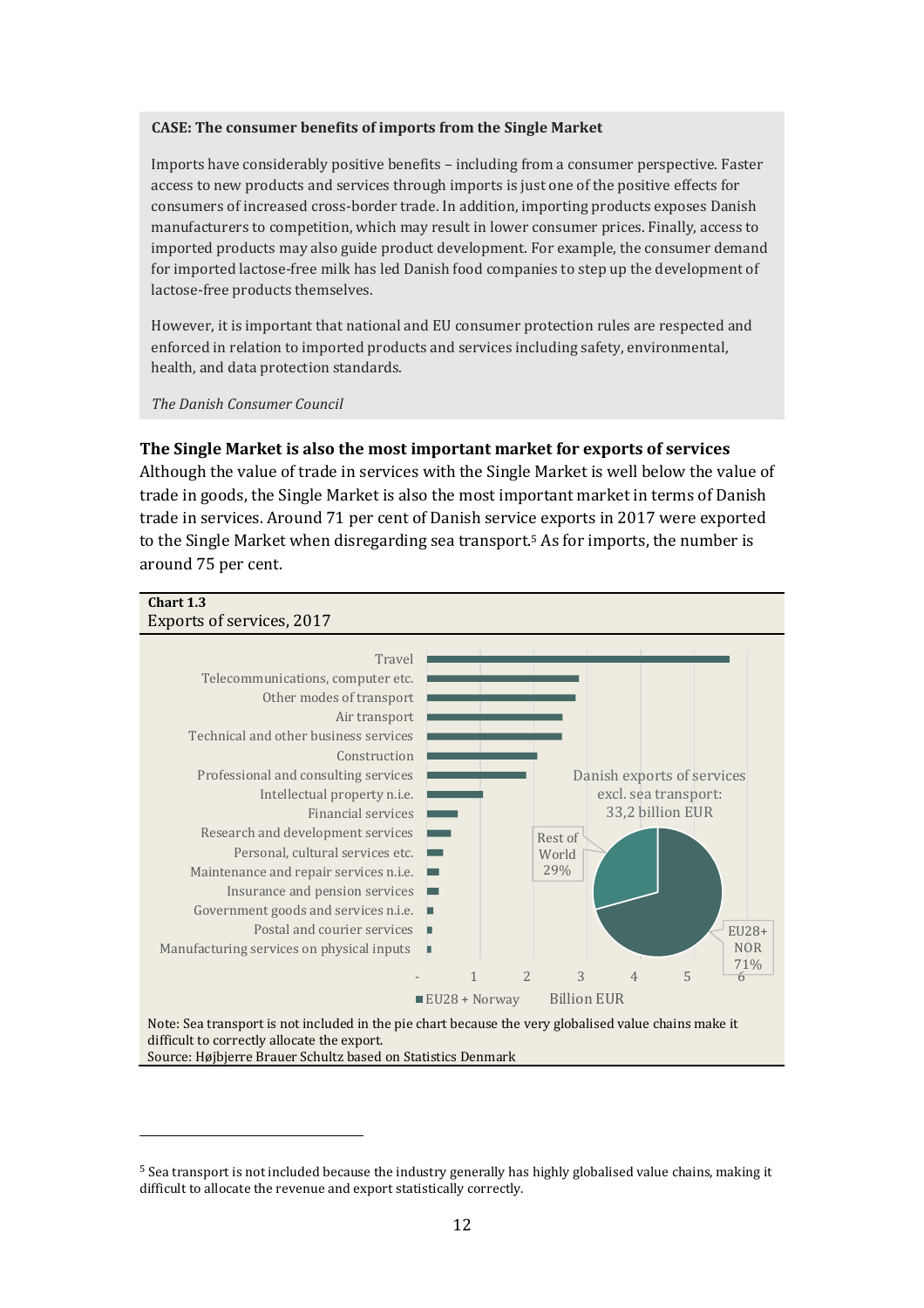#### **Potential to increase trade in services**

For both the export and import of services, the distribution of trade with the Single Market indicates that barriers to trade are larger for some services than others. The most exported and imported group of services is sea transport, which represents about 25 per cent of the total value of Danish service exports to the Single Market and 20 per cent of the total value of imports. The second and third most traded services with the Single Market are travel services, including business and personal travel, and telecommunications and IT services.

Barriers are slowly being removed in more sectors, facilitating more trade. The largest growth in Danish exports over the last 10 years (2007-2017) is generated in services: insurance and pension, construction and telecommunications, and computer and information services. For these three groups, exports have more than doubled since 2007.

#### **CASE: EU consumer protection rules ensure that consumers may safely buy products and services from retailers across the Single Market**

The EU legislates to protect consumer safety and rights - including in rapidly evolving areas like e-commerce. The European Consumer Centres advise consumers and offer help with cross-border disputes.

Thanks to a common EU consumer protection framework, consumers may purchase goods and services across the entirety of the Single Market. The EU rules ensure that consumers are protected in terms of receiving adequate and accurate information, having the possibility of cancelling a purchase, and enjoying a minimum of legal warranty. In addition, EU legislation includes important consumer protection rules on payment services, entitling the consumer to recover unauthorized payments.

On the contrary, it can be difficult to enforce consumer rights in relation to retailers located outside the EU; for example, it can be difficult to ensure that products meet the European safety standards.

#### *The Danish Consumer Council*

<span id="page-12-1"></span>Analyses indicate that there is unrealised potential when it comes to trade, specifically of services.[6](#page-12-0) In Denmark, trade in services still has a much lower value than trade in goods. Gross trade as a per cent of GDP in Denmark is around 41 per cent for goods but only 18 per cent for services (excl. sea transport). But trade in services with the Single Market has increased much more significantly during the last 10 years than the trade in goods.

<span id="page-12-0"></span>[<sup>6</sup>](#page-12-1) To support the Single Market Strategy, the European Commission has several economic analyses, which underline the potential to decrease barriers and increase trade in services. For an overview, see: [https://ec.europa.eu/growth/single-market/services/economic-analysis\\_en](https://ec.europa.eu/growth/single-market/services/economic-analysis_en)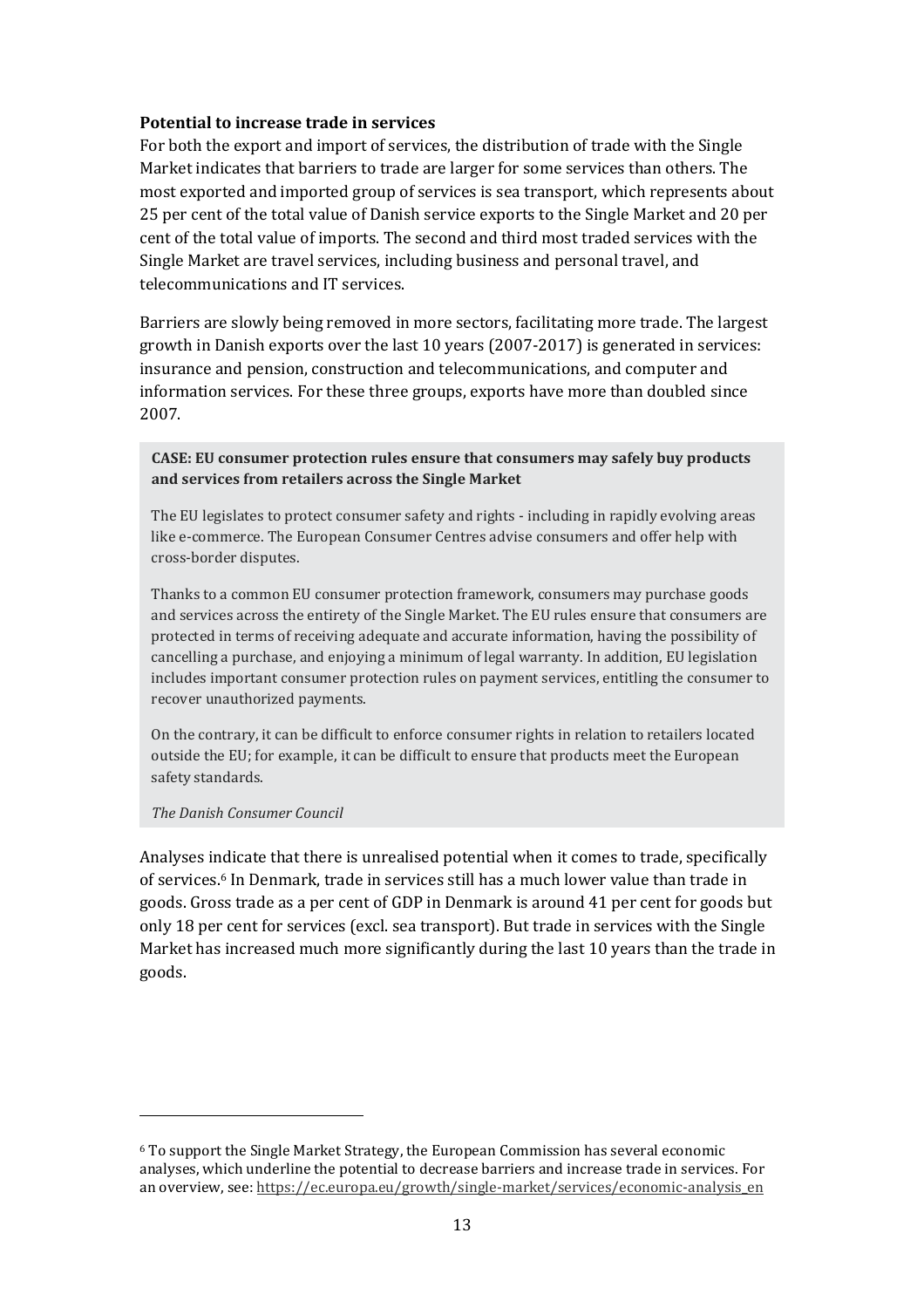#### **CASE: The Single Market provides unique possibilities for service providers to perform cross-border tasks**

DEKO is one of Scandinavia's leading suppliers of glazed partitions solutions and one of Denmark's largest carpentry businesses specializing in designing partitioning solutions for offices and public buildings. Exporting partitioning solutions is the only way for the company to grow, as the Danish market is largely covered.

The Single Market for services implies that DEKO may provide its products and assembly services across the entirety of the Single Market and post its specialized workers to perform the tasks. Although the company exports its products to 50 countries in Africa, Asia, Europe, and the Middle East, DEKO only undertakes assembly services within other EU and EEA countries. Outside the Single Market, the company almost exclusively exports its products only.

Although the Single Market provides unique possibilities for service providers to deliver cross-border services, posting workers to perform the assembly work is still demanding.

In 2015, DEKO entered the cruise ship market, installing partitioning solutions and doors on large cruise ships. To offer its products and services, DEKO OCEAN uses subsuppliers from Denmark, Norway, Poland, Sweden, Germany, and Hungary, but many countries mean just as many rules. DEKO finds that although the documentation requirements across the EU have become easier, it is still very demanding to get an overview of all the specific rules for each country.

*The Danish Construction Association*

### <span id="page-13-0"></span>1.3 EU MEMBER STATES ARE THE BIGGEST FOREIGN INVESTORS IN DENMARK

In this subsection, we focus on international investment (foreign direct investment) in Demark, made by other EU member states. First, we elaborate on the importance of international investments. Second, we show that the EU is the biggest foreign investor in Denmark.

#### **Why attract international investment?**

Free movement of capital is a key factor in the Single Market, providing efficient financial markets. For European citizens, free movement of capital secures the ability to open a bank account abroad and make investments, where the return is highest. For companies, it means being able to invest in and own other European companies as well as raising money where it is cheapest[7](#page-13-1).

<span id="page-13-2"></span>When people from other countries decide to invest in companies in another country, the recipient country can benefit in several ways. Investors and entrepreneurs bring new expertise in production, organization and distribution. They want their investment to prosper and thus have incentives to transfer new knowledge and skills or make new technology available. They may also provide access to new markets and improve the training and qualifications of the local workforce.

<span id="page-13-1"></span>[<sup>7</sup>](#page-13-2) The European Commission, <https://ec.europa.eu/commission/>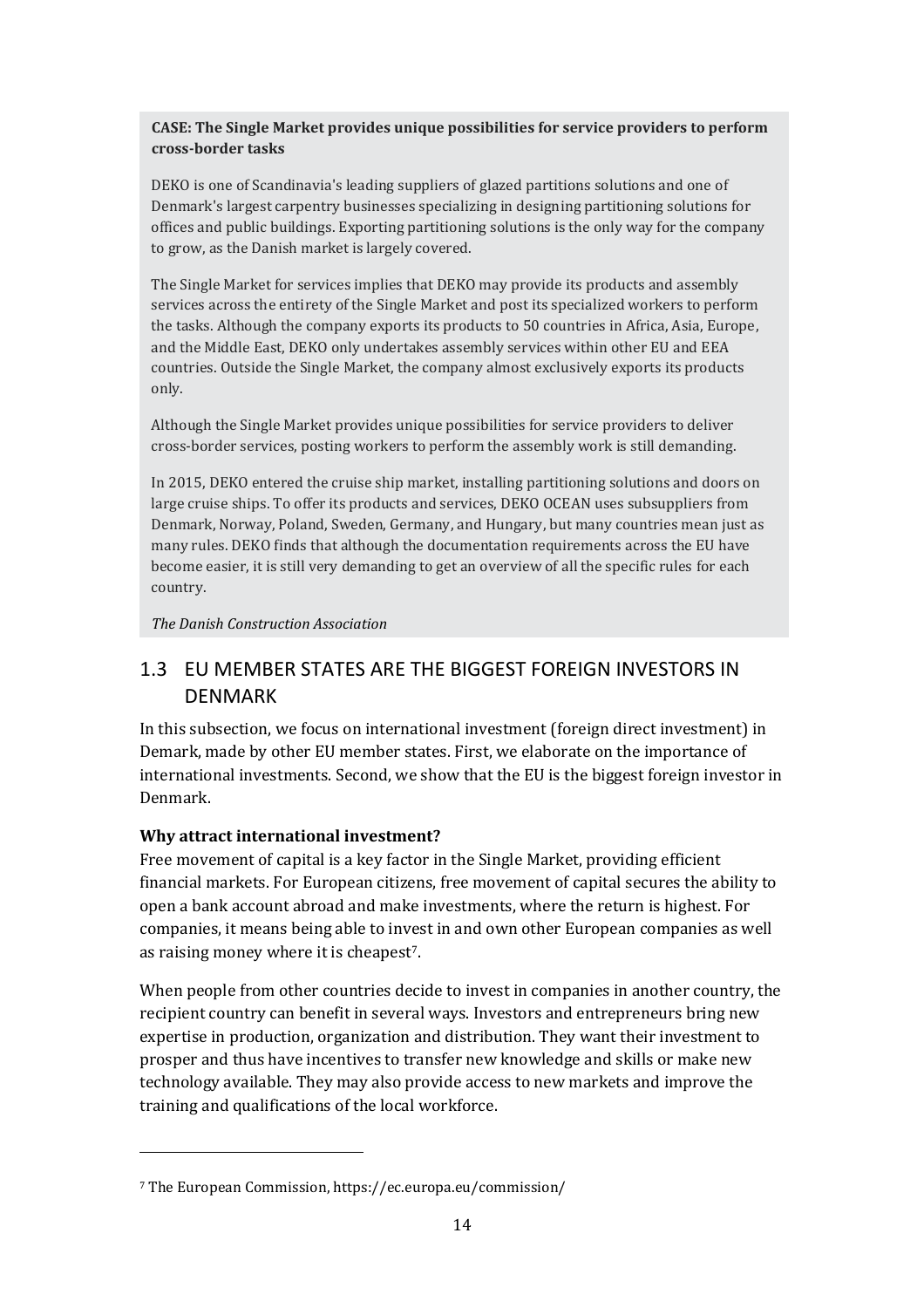The extent to which the potential is unleashed depends on the engagement of investors and the absorptive capacity of the recipient country (among other things). The benefits of foreign ownership typically materialize as productivity gains. In Denmark, it has been demonstrated that productivity in foreign-owned companies is almost 20 per cent higher compared to domestic companies<sup>[8](#page-14-0)</sup>. Existing evidence confirms similar positive impacts of international investment in other EU countries<sup>[9](#page-14-2)</sup>.

#### <span id="page-14-3"></span><span id="page-14-1"></span>**EU is a major investor in Denmark**

EU member states of the EU are by far the most important foreign investors in Danish companies. In 2015, the market value of investment positions held by investors from the EU amounted to 515 billion DKK, which corresponds to 75 per cent of total foreign investment in Denmark.

The activity structure of the EU's inward FDI-stock was dominated by financial and insurance activities. Financial intermediation activities held 41 per cent of the EU inward positions, whereas almost half (48%) was held by countries outside the EU of which activities of holding companies accounted for more than 60 per cent.

Manufacturing was the second largest activity when looking at investments held from outside the EU, whereas trade and transport were the second largest when looking at inward positions from the Single Market.



<span id="page-14-0"></span>[<sup>8</sup>](#page-14-1) Erhvervs- og Vækstministeriet (2011): "Internationale virksomheder", Økonomisk Tema nr. 11.

<span id="page-14-2"></span>[<sup>9</sup>](#page-14-3) ECB Economic Bulletin, Issue 4 / 2018, page 61.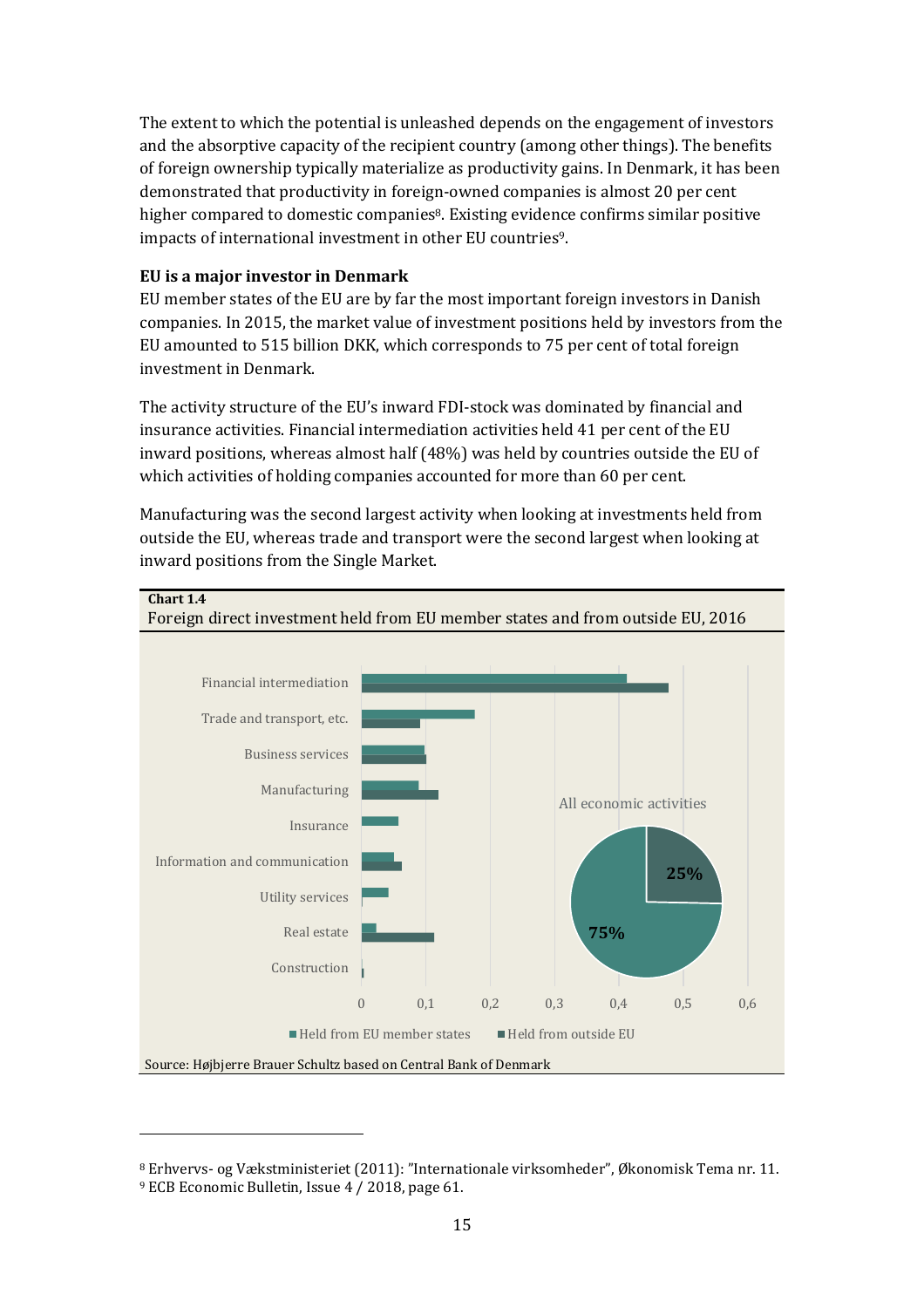# <span id="page-15-0"></span>1.4 FREE MOVEMENT OF LABOUR DECREASES THE RISK OF **BOTTLENECKS**

In this section, we focus on the free movement of labour, demonstrating that it has contributed positively to the Danish labour force. Further, we show that labour from other EU countries tends to concentrate in industries where labour shortage is high decreasing the risk of bottlenecks.

Free movement of workers is a fundamental principle of the Single Market. EU citizens are entitled to look for a job in another EU country, to work there without needing a work permit, to reside there for these purposes without needing a residence permit, to remain for a certain period even after employment has ended, and to enjoy equal treatment with national workers.[10](#page-15-1)

<span id="page-15-2"></span>*The free movement of labour has contributed positively to the Danish labour force* 

The free movement of labour creates the opportunity for EU citizens to seek employment in other countries and creates easier access for companies to attract workers with the right competencies from other EU countries.



Note: Net immigration (people who moved to Denmark minus people who moved from Denmark). Source: Højbjerre Brauer Schultz based on Danmarks Statistik, statistikbanken.dk INDVAN & UDVAN

<span id="page-15-4"></span>Generally, more EU citizens have moved to Denmark to work than Danish citizens have moved to another EU countries. Net immigration of EU citizens to Denmark has increased as seen in Chart 1.5. In January 2018, citizens originating from EU countries represented 3,5 per cent of the Danish population.[11](#page-15-3) As a result, EU citizens have increased the labour force available to Danish companies.

<span id="page-15-1"></span>[10](#page-15-2) Source: The European Commission -

<http://ec.europa.eu/social/main.jsp?catId=457&langId=en>

<span id="page-15-3"></span>[<sup>11</sup>](#page-15-4) Source: Danmarks Statistik, [statistikbanken.dk](http://statistikbanken.dk) FOLK2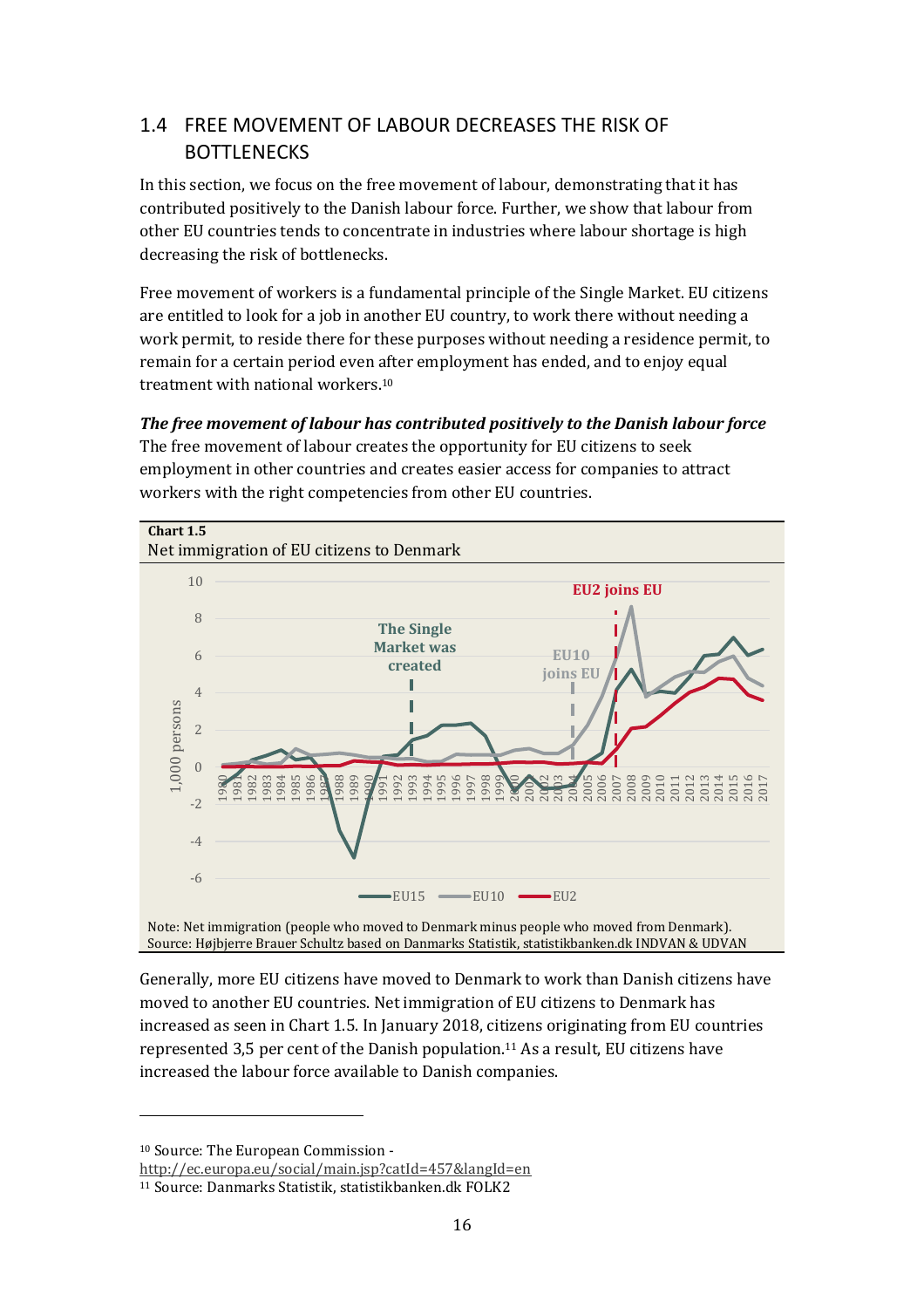The EU citizens contribute to the Danish labour force as most of them are employed. Since 2008, a larger share of the population with EU origin is participating in the Danish labour market and contributing to production than people of Danish origin. In 2016, 58 per cent of people who originated from EU28 countries were employed, compared to 50 per cent for people of Danish origin (cf. chart 1.6). In other words, a larger share of the population with EU origin is participating in the Danish labour market and contributing to production than people of Danish origin. This is partly explained by the age distribution of the citizens. Most citizens with EU origin are working age, whereas the population of Danish origin consists of a larger share of children and pensioners. When looking at people in the working age population, 16-64 years of age, the people with EU origin have a slightly lower employment rate than people of Danish origin.



Note: Citizens with EU28-origin are identified based on their country of origin, not their citizenship. The statistics only covers the EU-countries with most people in Denmark. The following countries are included: France, Italy, the Netherlands, Spain, United Kingdom, Sweden, Germany, Lithuania, Latvia, Poland, Hungary, Bulgaria and Romania.

#### Source: Højbjerre Brauer Schultz based on Danmarks Statistik, statistikbanken.dk RAS208.

#### *The free movement of labour has decreased the risk of bottlenecks in Danish industries with labour shortages*

Workers from other EU countries often seek employment in the industries where employers are struggling to find qualified labour in Denmark, potentially leading to positive productivity effects. One of the main arguments in economic theory for migration having a positive effect on productivity is that it extends the labour market,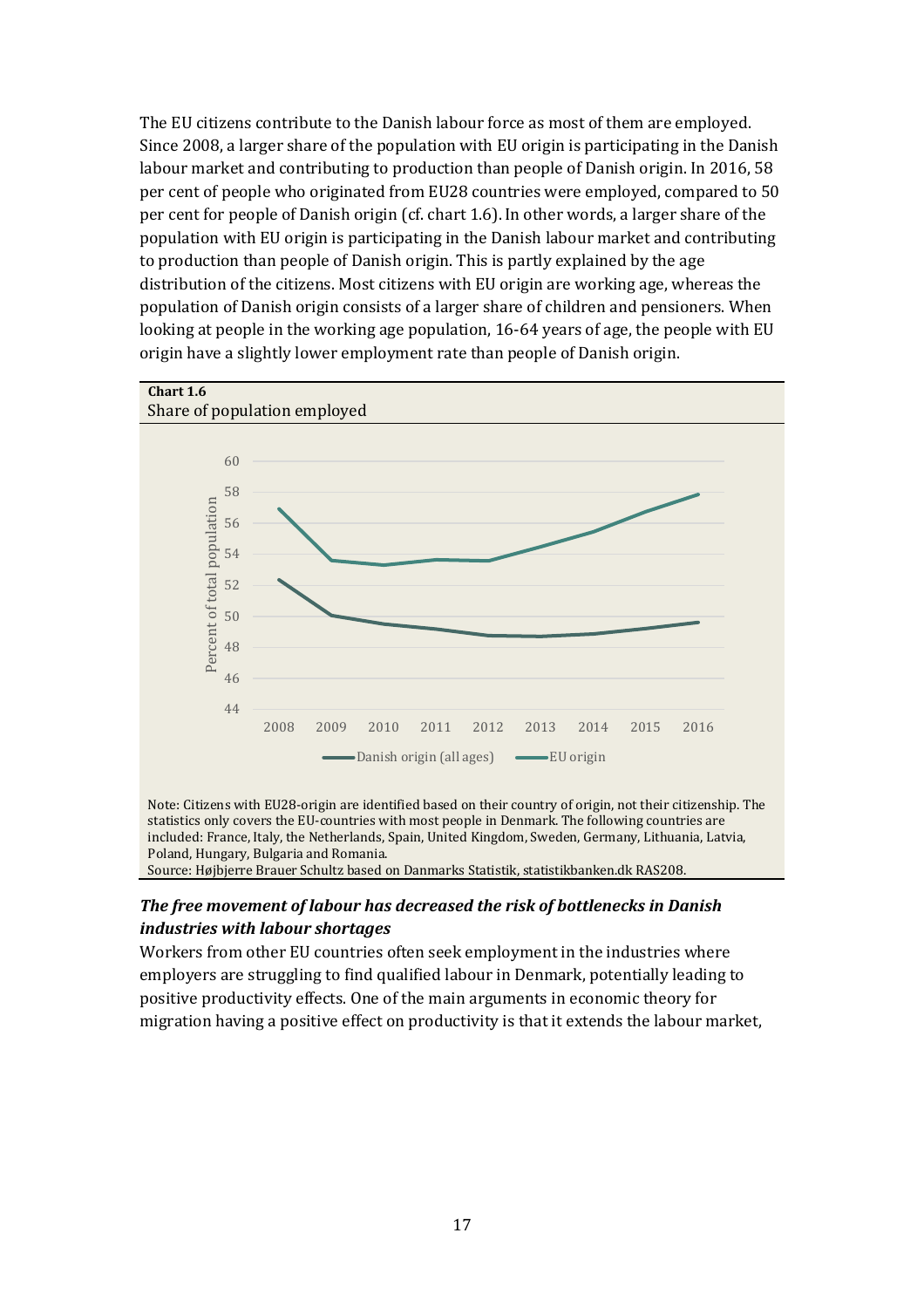giving both workers and employers the opportunity to optimize their productivity. In other words, workers will seek positions where their skills can create the largest return thereby improving productivity.

Disregarding the construction industry, the three industries with the largest number of unsuccessful recruitment attempts per 100 employees are Accommodation and food

#### **Box 1.1**  Statistical correlation: industry labour shortages and EU citizens' concentration in the industry

The Danish Agency for Labour Market and Recruitment collects data on the recruitment situation in the Danish labour market on a biannual basis. Their data include an estimate of the number of unsuccessful recruitment attempts made by companies, such as the number of times the companies tried to hire a person with a specific skill-set but failed to find a match for the position. This number is an indicator of the lack of a workforce in local labour markets.

The share of employees with EU/EEA citizenship is based on salary registers for November and include all people with a positive salary. The total number of employees in the industry is based on Danish register data for the end of November and includes people whose primary occupation is as an employee.

<span id="page-17-1"></span>service activities, Agriculture, forestry and fishing and Administrative and support service activities[12](#page-17-0). At the same time, these industries are some of the industries with the largest share of employees with EU/EEA citizenship (cf. chart 1.7).



Note: The top-four industries with regards to labour shortage and concentration of EU citizens are shown. See Box 1.1

These statistics indicate that the incoming labour force from other EU/EEA countries tends to concentrate in industries where the labour shortage is high thereby serving as a remedy for bottlenecks in the Danish labour market. However, this is only the case if labor mobility is temporary. Otherwise, mobility contributes to a permanent increase in the workforce.

#### *Contracting service providers cross-border – another way to alleviate bottlenecks*  The construction industry has a very high number of unsuccessful recruitments but a relatively low number of employees with EU/EEA citizenship. Many companies from

<span id="page-17-0"></span>[<sup>12</sup>](#page-17-1)E.g. travel agents and cleaning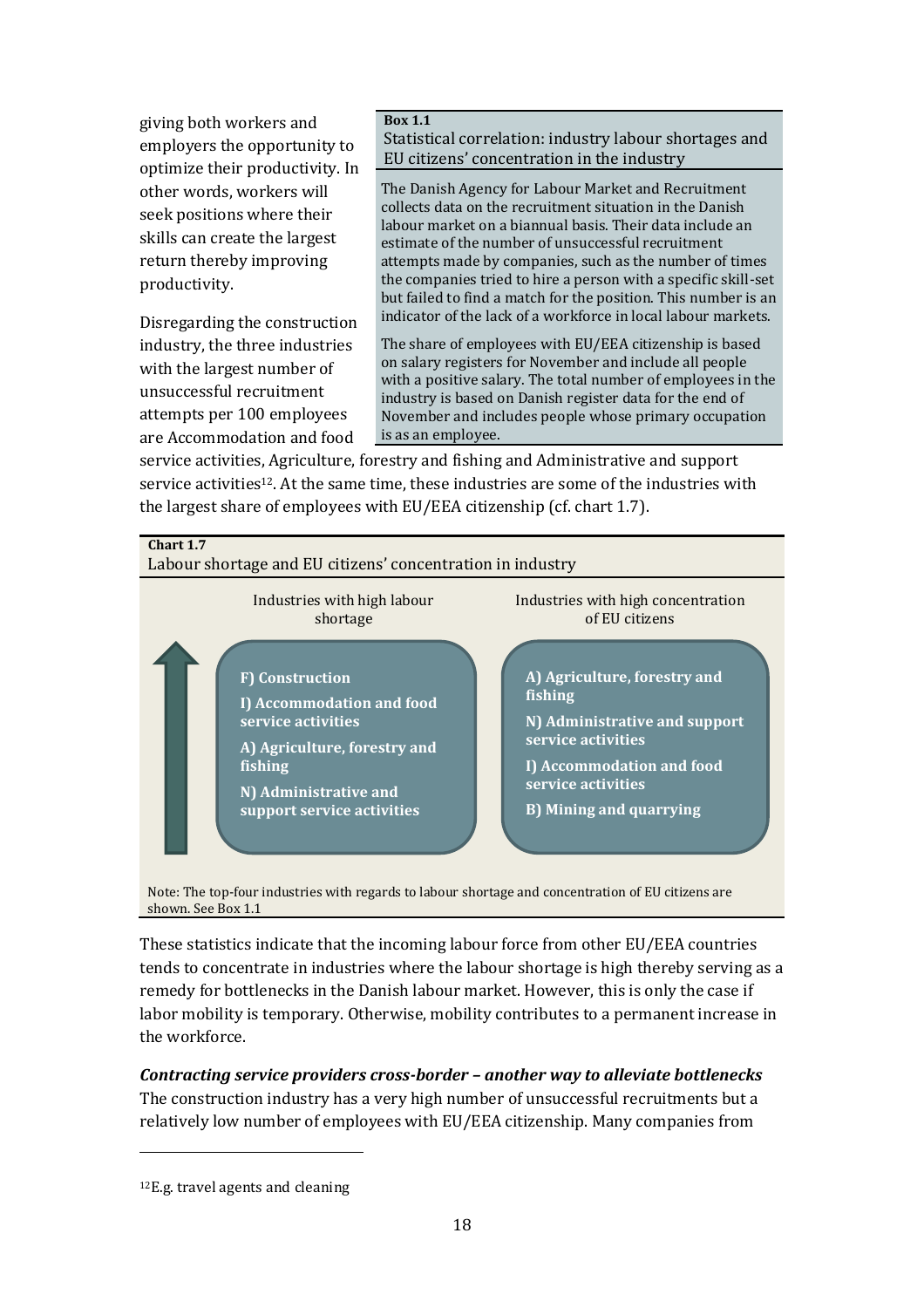other EU countries are providing their services in the construction industry in Denmark, bringing with them labour from abroad (cf. chart 1.8); hence, companies from other EU countries cover demand for contraction services in Denmark that cannot be met by Danish companies due to production constraints. By doing so, contracting service providers from other EU countries are also decreasing the risk of bottlenecks in the construction industry.



#### **Chart 1.8**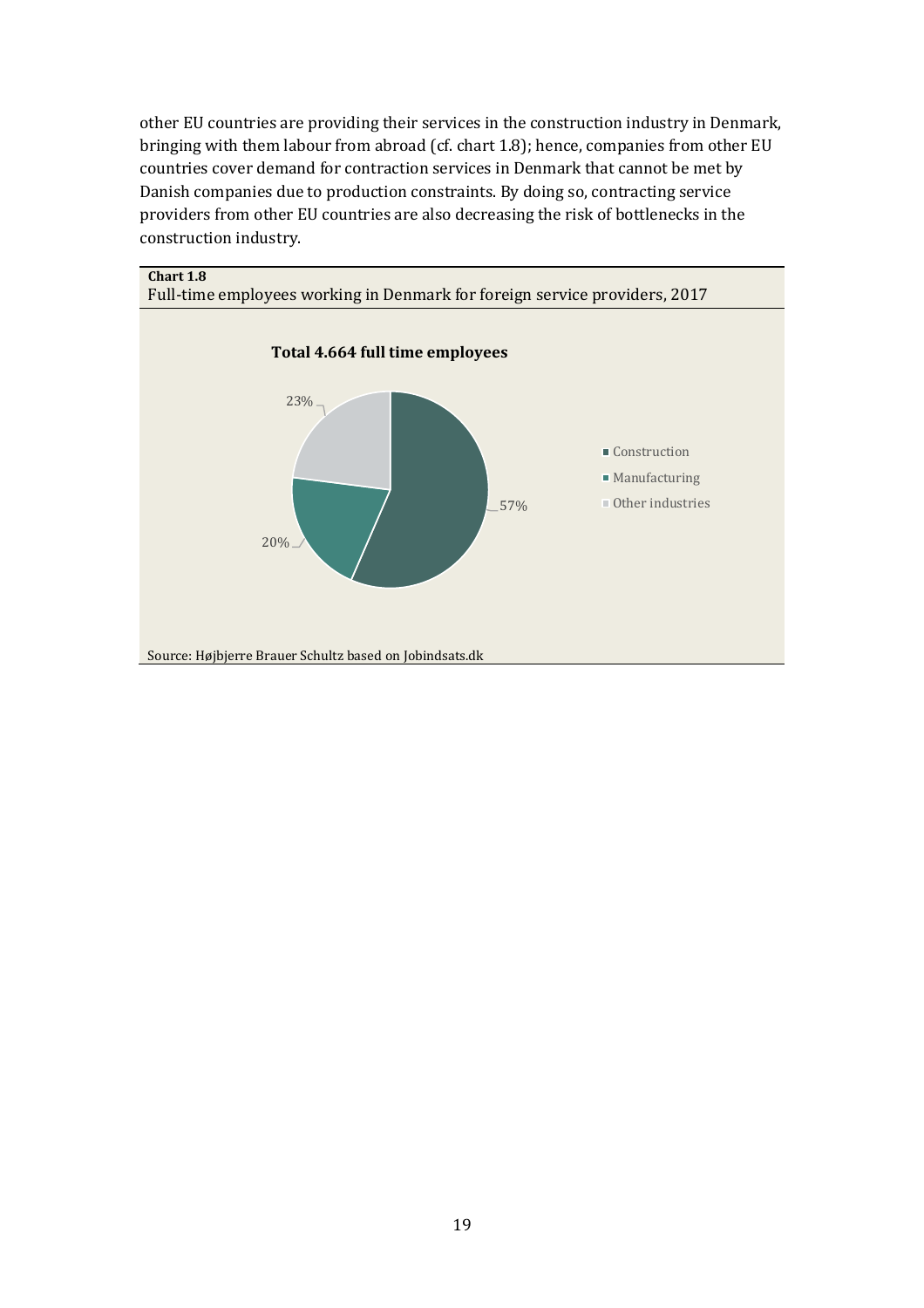# <span id="page-19-0"></span>2 THE SINGLE MARKET IN A EUROPEAN PERSPECTIVE

While the first chapter provided knowledge of the impact of the Single Market on the Danish economy, the focus of this chapter is to evaluate whether similar effects are to be expected in other EU member states. It is shown that economic benefits from being part of the Single Market is not limited to small open economies like Denmark – but are most likely to occur in every individual member state.

# <span id="page-19-1"></span>2.1 EU TRADE IN GOODS AND SERVICES PLAYS A CRUCIAL ROLE IN ALL EU COUNTRIES

This subsection focuses on the integration of the individual EU member states via trade within the Single Market. When people watch television, buy groceries or drive to work, they consume goods and services produced in other countries, and trade is generated. Correspondingly, when companies manufacture and sell products, the machinery and intermediates from other countries are used, and again, trade is generated. One way to sum up how much consumers and companies are dependent on international trade is to consider the value of total trade (sum of imports and exports) of a country relative to national economic output (GDP). In economics, this measure is referred to as the trade intensity of a country and uncovers the degree of exposure of a country to trade.

#### **The Single Market is the most important market**

In 26 out of 28 countries, trade conducted within the Single Market accounts for at least half of total trade (relative to GDP). One reason is the absence of customs and the removal of other regulatory obstacles to the free movement of goods and services within the Single Market. Also, historical ties and geographic proximity are important.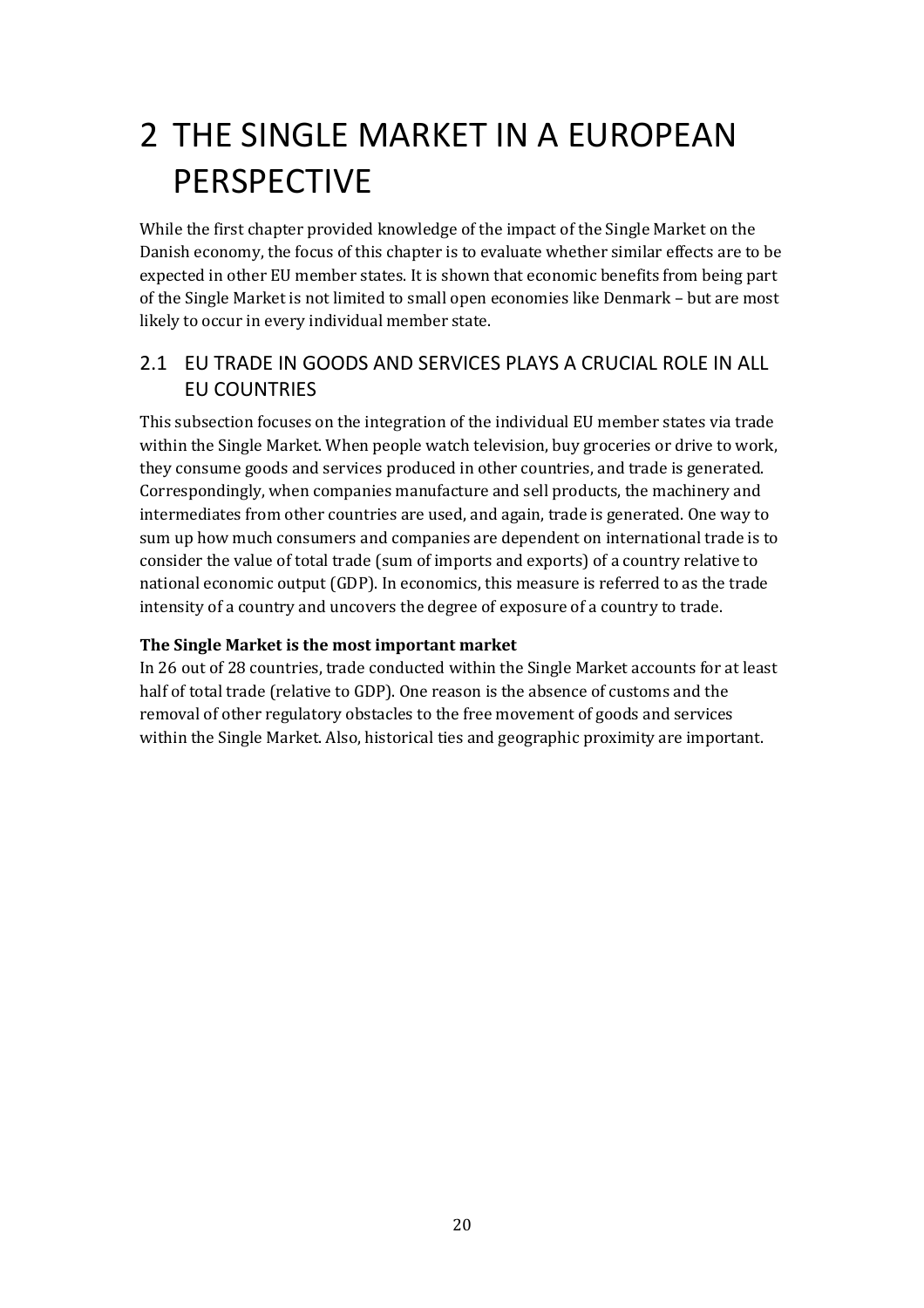

**Chart 2.1** 

#### **EU13 member states are heavily integrated into the Single Market**

The integration into the Single Market differs considerably across the member states. The EU13 member states are heavily integrated into the Single Market. In these countries, the trade to GDP ratio is above 150 per cent and is driven by the Single Market. In fact, some of the fastest growth rates for trade in goods were recorded by the new EU13 member states. One reason is their rapid integration into global markets, particularly the European Single Market.

Other countries are to a lesser degree integrated into the Single Market, typically, the big European economies. These countries are, in general, less exposed to international trade due to their large domestic markets. In the UK and Ireland, the Single Market accounts for less than half of their trade, even though the economic activity stemming from trade ties with the EU is considerable.

In some countries, special circumstances affect trade intensity. Trade intensity in Luxembourg and Malta is very high, primarily due to activities within the financial sector.

#### **Trade in services is still modest in most EU member states**

Trade in goods is dominant in almost all EU member states. Looking at all the EU member states together, the total value of trade in goods in 2017 was almost three times that of services.

As stated in the previous chapter, the relative dominance of trade in goods may be an indication of an unrealised potential of trade in services. Trade in services is restricted in different ways. Many services are regulated and bound by national legislation, and some of these barriers could be removed to unleash the full potential of service trade.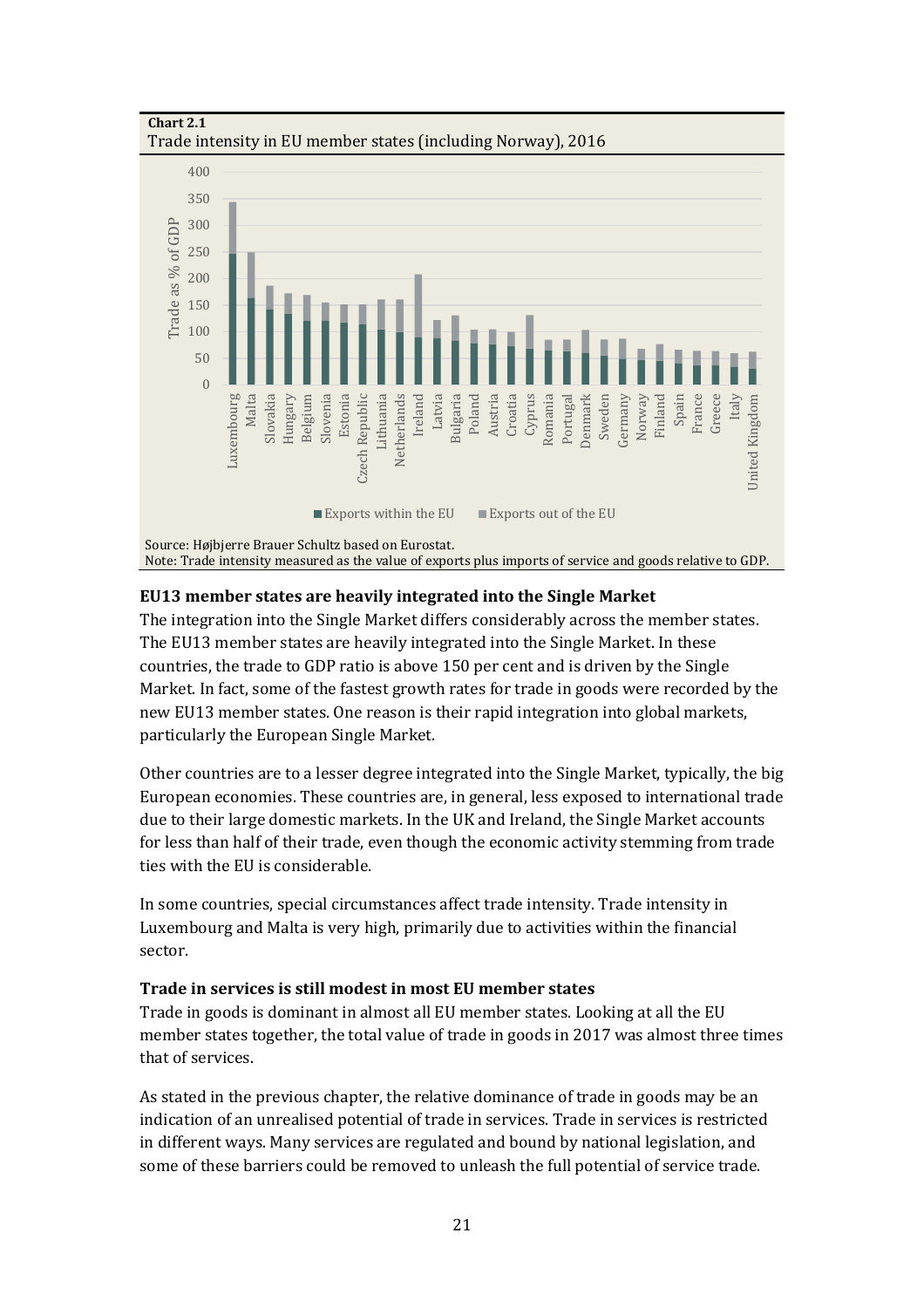The nature of services also restricts trade itself. In contrast to goods that can be boxed and shipped, some services require the provider to be physically present; for instance, a haircut. Being in Frankfurt, you cannot get a haircut from a barbershop in Copenhagen. The same logic applies to construction, health care, education and so forth.

In EU13 member states, the level of both exports and imports of services remain at the lowest. In fact, the EU13 member states accounted for only five per cent of total EU service trade. The share of trade in goods is twice as high. On the other side, big European economies such as Germany, the United Kingdom, and France account for 40 per cent of the EU service trade.

Some countries differentiate themselves by accounting for an extraordinarily large share of total EU service trade relative to their size: Ireland, Luxembourg, the Netherlands, Belgium, Luxembourg, Malta, and Cyprus.

#### **CASE: Access to the large European market means more business opportunities as well as new knowledge**

Kompleet A/S specializes in retail design and construction of restaurants, shops, showrooms, and fairs. The company employs 40 people from Denmark, Germany, the United Kingdom, and Iceland and carries out short and specialized projects across the Single Market including in Sweden, Norway, Finland, Estonia, Latvia, the United Kingdom, and the Netherlands.

The possibility of delivering the company's know-how and services throughout the Single Market is important and allows the company to scale cross-border. The staff has also gained new knowledge from doing business abroad, both personally and professionally.

The design concept of a specific store is developed in continuous dialogue with the customer. To do the actual shop fitting, Kompleet typically posts a site Manager and a couple of craftsmen but hires local freelance staff. For tasks requiring authorization such as electrical installations, it is often necessary to hire local subcontractors. Building materials are most often purchased locally and equipment, such as lifts, is rented locally.

It is important for Kompleet to comply with all the relevant rules and do things in accordance with local rules and regulations; however, when entering a new market, it is burdensome to get the full overview of all the different requirements that the company, its subcontractors, and suppliers need to comply with, including:

- Where to register or notify the company before commencement of work,

- Tax and VAT rules,

- Building regulations and product rules,
- Different disciplines and responsibilities in the construction process,

- Conditions of employment, rules on social security and taxes as well as notification of posted employees,

- Different rules for different nationalities in a project team working on the same task, and - Requirements related to the working environment, special ID cards for construction workers, certificates and employee approvals (lack of recognition of professional qualifications), or approval schemes for equipment and machinery.

Kompleet would appreciate having one single authority in each country that could provide the company with a checklist of all the things that are required for the job.

*The Danish Construction Association*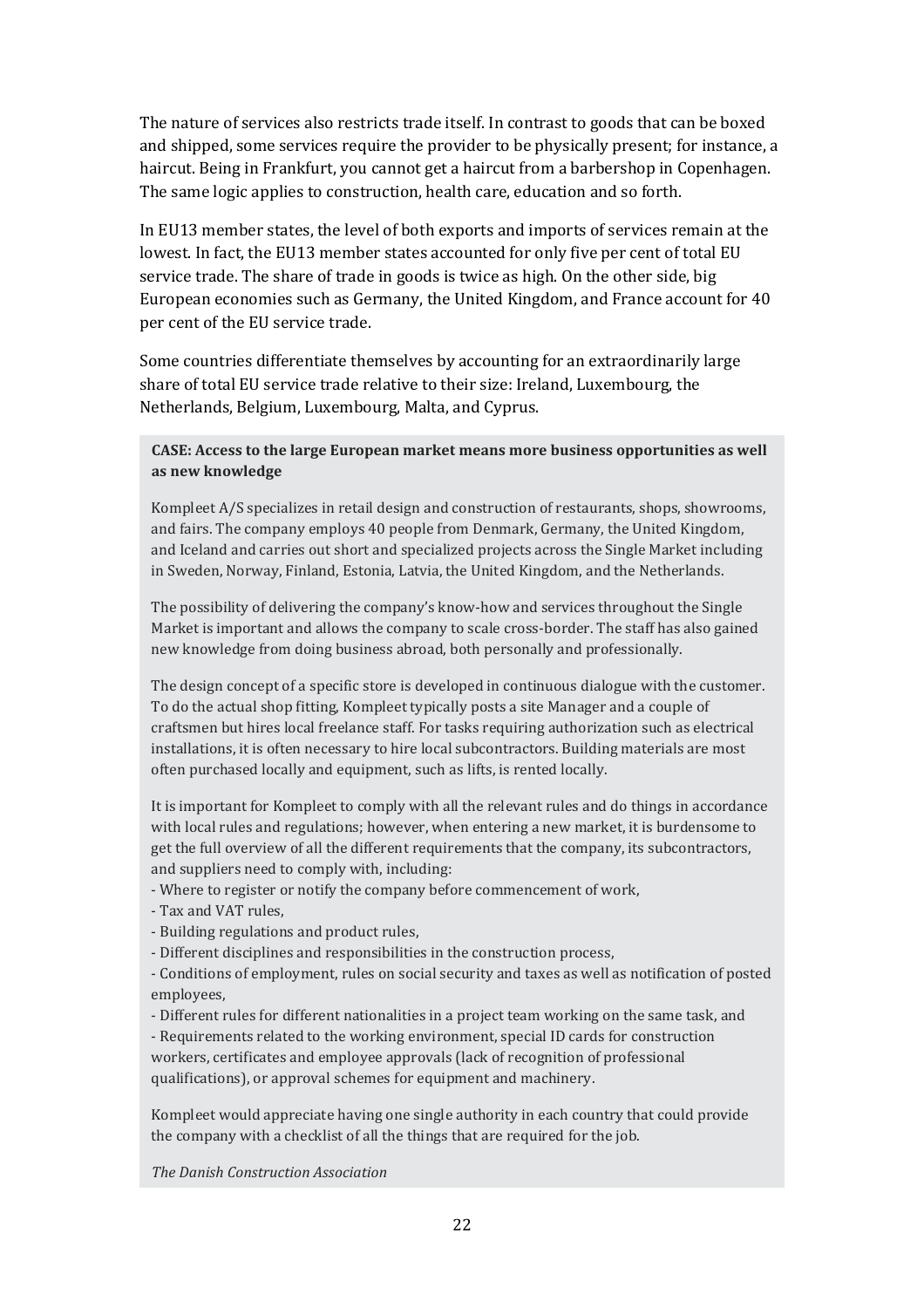# <span id="page-22-0"></span>2.2 56 MILLION JOBS LINKED TO EU TRADE

In this section we examine how trade results in economic activity in terms of job generation in individual EU member states. It is shown that trade facilitated by the Single Market generates a significant number of jobs in each member state.

#### **56 million jobs depend on trade**

Trade in goods and services within the Single Market is a significant source of employment. In total, 56 million jobs depend on trade within the Single Market. First, 20 million people are directly involved in producing exported goods and services. Further, 16 million people are employed producing inputs to the industries that directly export to the Single Market. Finally, another 20 million people are employed due to the increased income caused by the direct and indirect exports. Often, these are in services such as restaurants and hotels.

#### **As high as 23 per cent of total employment is linked to Single Market trade**

The number employed due to the Single Market as a share of total employment in each country is a measure of the importance of the Single Market to the national economy. In East and Central European countries like the Czech Republic, Slovenia, Hungary, and Poland at least one in five employed is linked to exports to the Single Market. Furthermore, in small open economies such as the Netherlands, Belgium, Luxembourg, Austria, and Ireland, exports to the Single Market are also an imperative driver of employment. In the Netherlands, almost one out of three jobs (27 per cent) are related to exports to the Single Market.

#### **Behind the numbers: Calculating the employment content of direct exports**

The direct effect measures the number of people directly involved in producing exported goods, calculated as the direct exports from each industry in a country to the Single Market. This is converted to a number of employed by using the relationship between production and the total employed in the industry.

The indirect effect measures the number of people employed producing inputs to the industries who directly export to the Single Market. This is identified for each industry by its row in the Leontieff inverse matrix. By multiplying this row with the industry's direct exports and converting to employed persons, the indirect effect is found.

The induced effect measures the number of people employed due to the increased income caused by the direct and indirect exports. This effect is calculated by incorporating wages in the input-output table, calculating the Leontieff inverse, and taking the difference between the effect of indirect exports from the model with and without wages in the input-output table.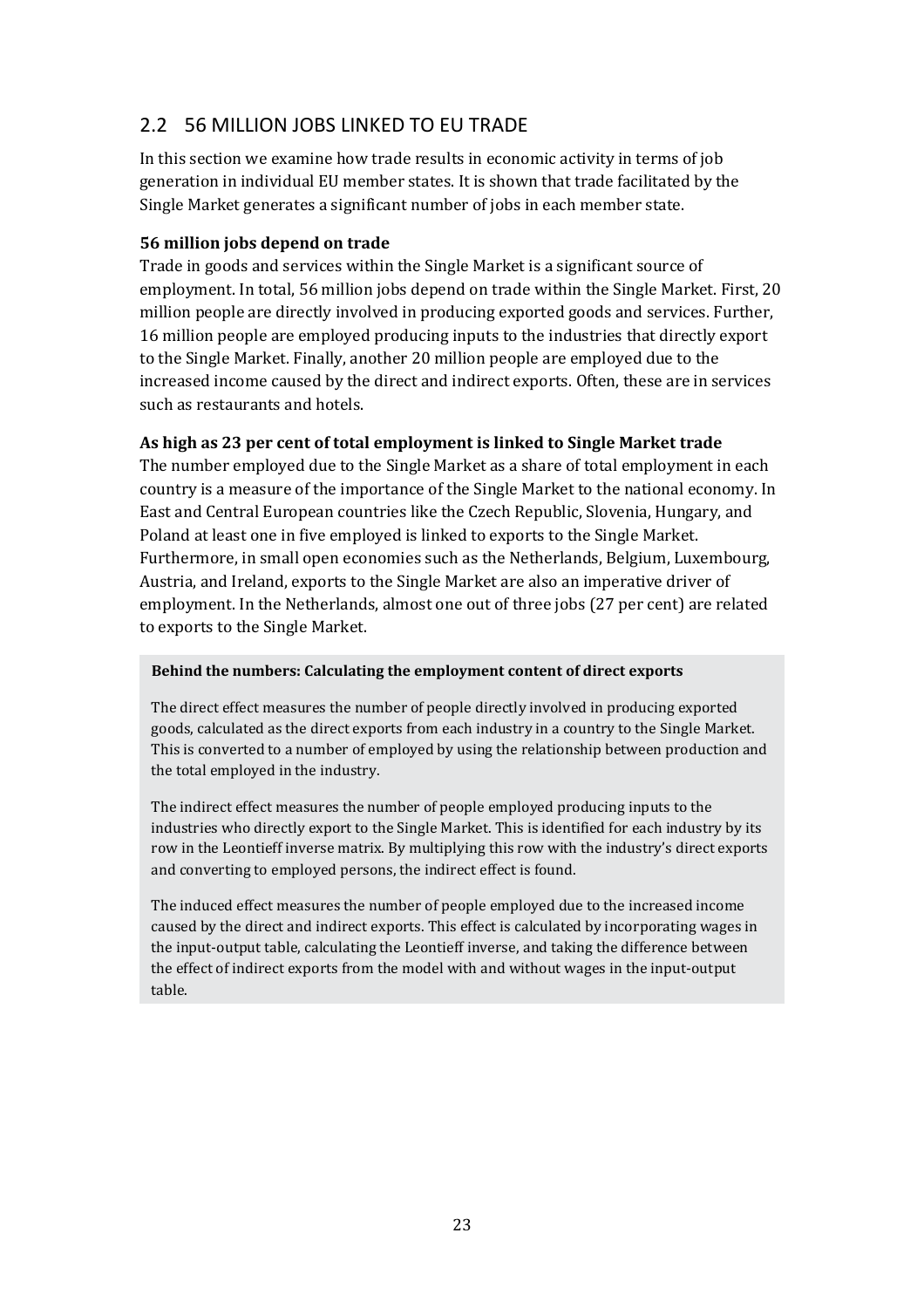

#### **Many people employed in the large EU member states**

The number of jobs employed due to exports to the Single Market is most significant in the large European economies. In Germany, 6,6 million people are employed due to the exports of goods and services to the Single Market. Also, in large countries such as Poland, Italy, France, and the United Kingdom, the number of people employed is very significant.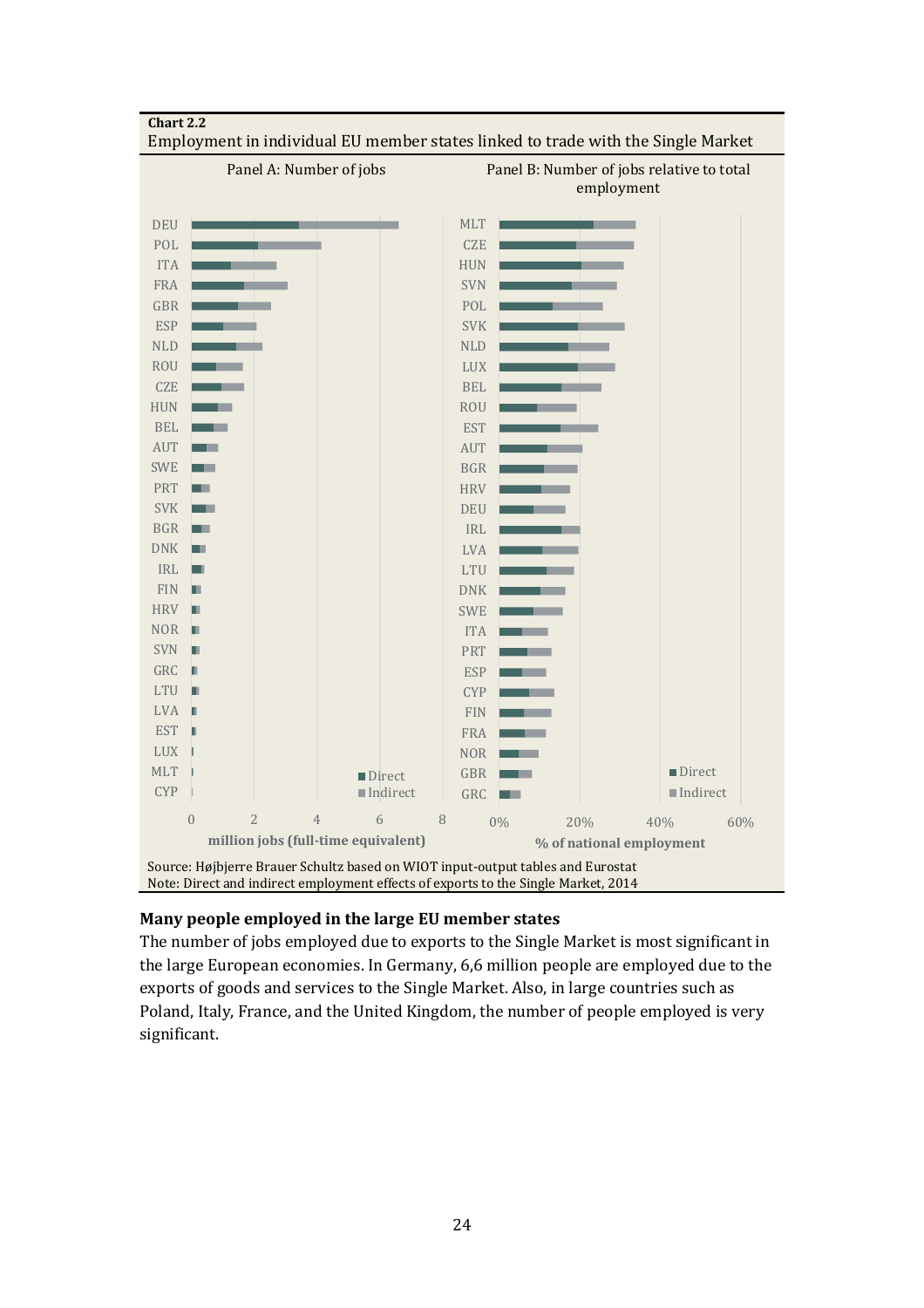# <span id="page-24-0"></span>2.3 IN MOST EU MEMBER STATES FDI IS MAINLY HELD BY OTHER EU MEMBER STATES

In this section we focus on international investment in EU member states and show that when looking at each individual member state, other EU member states are major investors in almost all countries. As shown in the previous chapter, international investment has the potential to stimulate economic growth by transferring new knowledge and skills.

Together, EU member states are by far the most important investors in almost all individual member states of the EU. In countries like Belgium, Italy and most EU13 member states, more than 80 per cent of international investments are held by investors from other EU countries. In most other EU countries, more than 50 per cent of international investments are held by other EU member states.

<span id="page-24-2"></span>The Single Market is a major driver for these results. The process of deregulation and harmonisation has simulated investments across the EU member states. Barriers to capital flows have been removed, and the cost of doing business across the borders between its members is reduced. A recent study from the European Central Bank shows that, on average, joining the EU increased inward FDI flows from other EU countries by 44 per cent but did not have a significant impact on a country's capacity to attract FDI from non-EU countries[13](#page-24-1).

<span id="page-24-1"></span>[<sup>13</sup>](#page-24-2) ECB Economic Bulletin, Issue 4 / 2018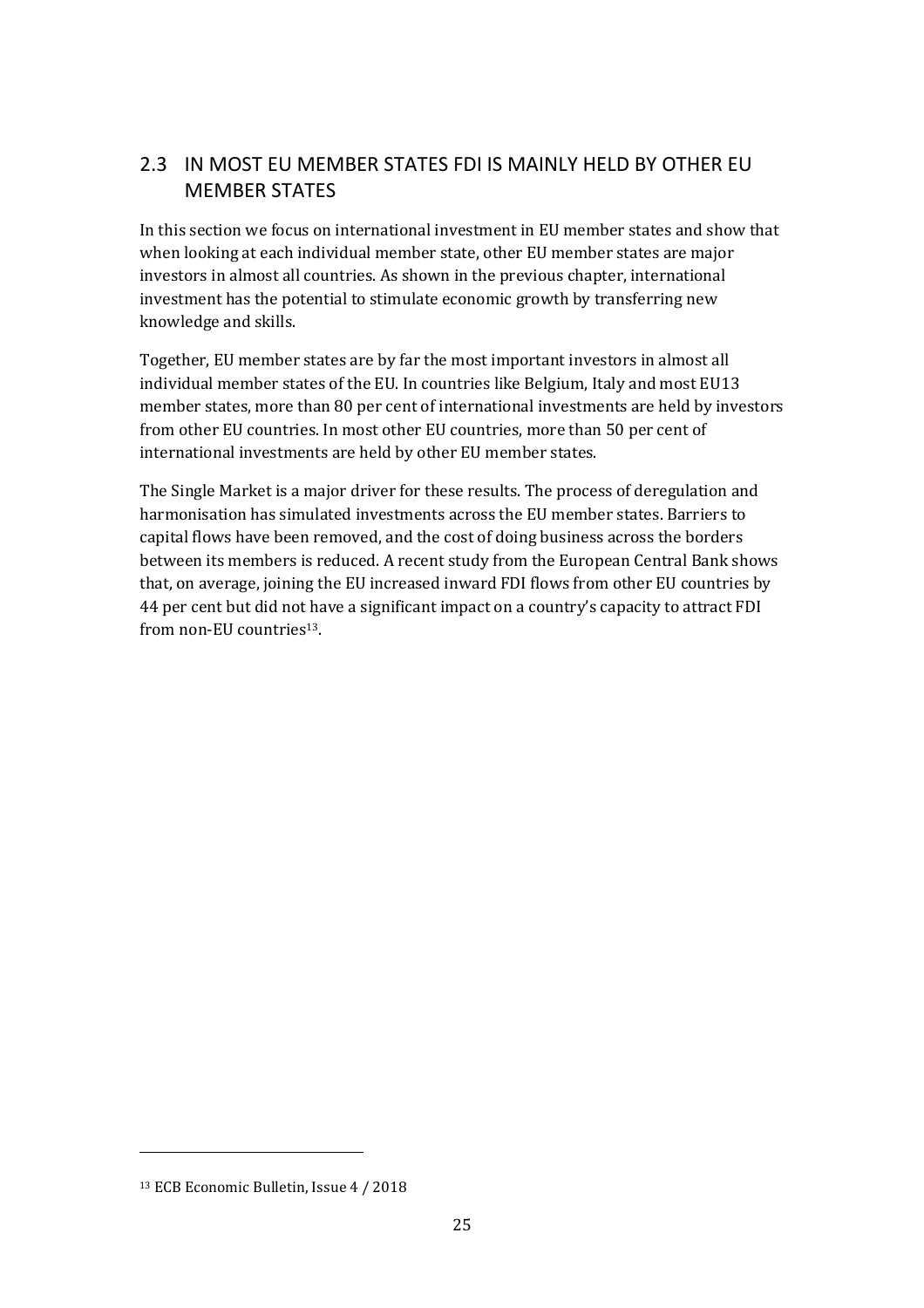

#### **Chart 2.3**  Inwards FDI positions by origin of ownership, 2016, per cent

Note: Data not available for Spain, France, Latvia, Austria, Finland, United Kingdom

International investments from outside the EU dominated only in few member states such as Malta, Ireland, Luxembourg, and the Netherlands, where investors from outside the EU held more than 50 per cent of the total international investment positions in these countries.

# <span id="page-25-0"></span>2.4 LABOUR MOBILITY SUPPORTS TRANSFER OF KNOWLEDGE

In this subsection, we examine labour mobility across the EU member states and show that labour mobility is at a constant level. Further, we examine how countries from where the labour originates also benefit from labour mobility.

Labour mobility is a key element in the Single Market and may be beneficial for both workers and employers. The decision to live in another EU country is often driven by professional or personal aspirations, such as the desire to learn, improve one's career, earn a better salary, or simply find a job. Labour mobility affects the labour market of the destination country. New employees bring new ways of thinking, new skills, and knowledge, and they may fill labour shortages and increase job competition.

### **11.8 million live in another EU country – most in Germany and the UK**

In 2016, 11.8 million EU citizens of working age (20-64) were living in another EU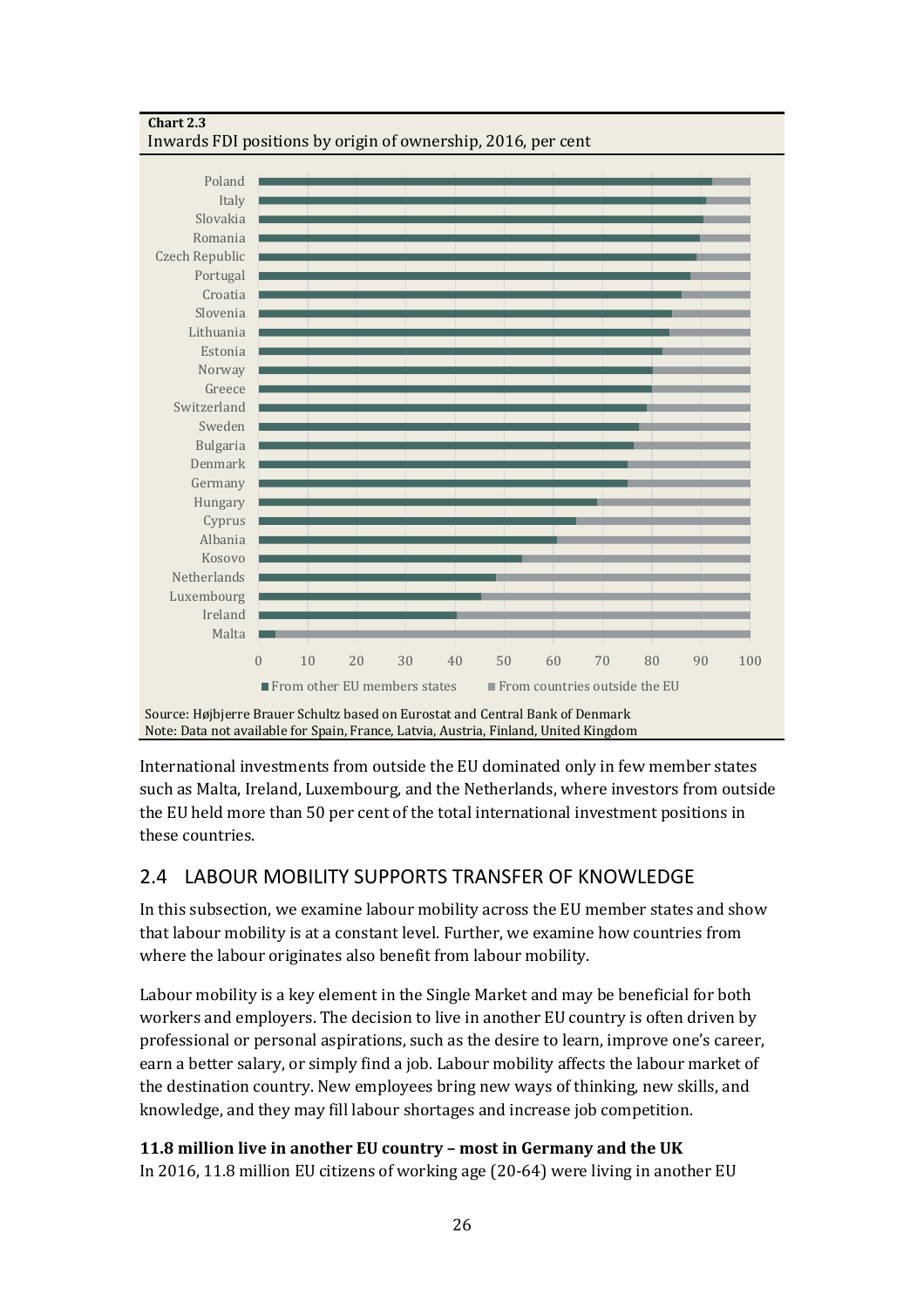<span id="page-26-1"></span>country than their country of citizenship[14](#page-26-0). This is five per cent more than in 2015, which is a similar increase to the one in previous years. Despite the increase, the share of movers to the total EU population is about constant. In 2016, the number of EU citizens living in another EU country made up 3.9 per cent of the population. In 2015, the share was four per cent.

Germany and the UK remain by far the main destination countries, hosting almost 50 per cent of all movers, and their number of EU-28 movers was growing faster than the EU average compared to 2015. The other three main countries of residence (Italy, Spain and France) only saw small growth in the number of movers. However, the countries with the highest share of EU movers to national population were Luxembourg (44%), Liechtenstein (20%), Switzerland (17%), Cyprus (12%), and Ireland (10%).

#### **EU movers are well integrated on labour markets in most countries**

At the EU28 aggregate level, as well as in the 13 individual countries of destination, EU28 employment rates of EU citizens are higher than that of nationals. At the aggregate EU28 level, 72 per cent of nationals are employed, whereas 75 per cent of citizens from other EU member states are employed.

In some countries like the Czech Republic, Italy, Luxembourg, Slovakia, and the United Kingdom, the employment rate of EU citizens is higher than that of nationals. In other countries like Croatia, Estonia, Poland, and Sweden the employment rate of nationals is higher than that of EU citizens.

#### **The decision to live abroad is often temporary**

The countries of destination are not the only ones who may benefit from labour mobility. The sending countries also benefit from labour mobility when returning citizens have acquired new skills and accumulated knowledge in the other country. Remembering that EU movers, in general, are well integrated in the labour markets, bringing back new skills and knowledge is likely to be the case for many nationals returning home from other EU countries.

In fact, many movers eventually return to the country of origin, making the decision to live abroad temporary. At the EU level, 680,000 nationals returned to their country of origin in 2016 after living abroad, which corresponds to about 60 per cent of the EU citizens who emigrated in 2016[15](#page-26-2).

<span id="page-26-3"></span>In most EU13 member states, nationals make up a substantial part of incoming movers. In Bulgaria, Croatia, Estonia, Hungary, Latvia, Lithuania, Poland, and Romania, nationals made up at least 40 per cent of incoming movers in 2016.

<span id="page-26-0"></span>[<sup>14</sup>](#page-26-1) This subsection draws on the European Commission (2018): "2017 annual report on intra-EU labour mobility".

<span id="page-26-2"></span>[<sup>15</sup>](#page-26-3) Due to data limitations, the previous country of residence covers both EU and non-EU countries.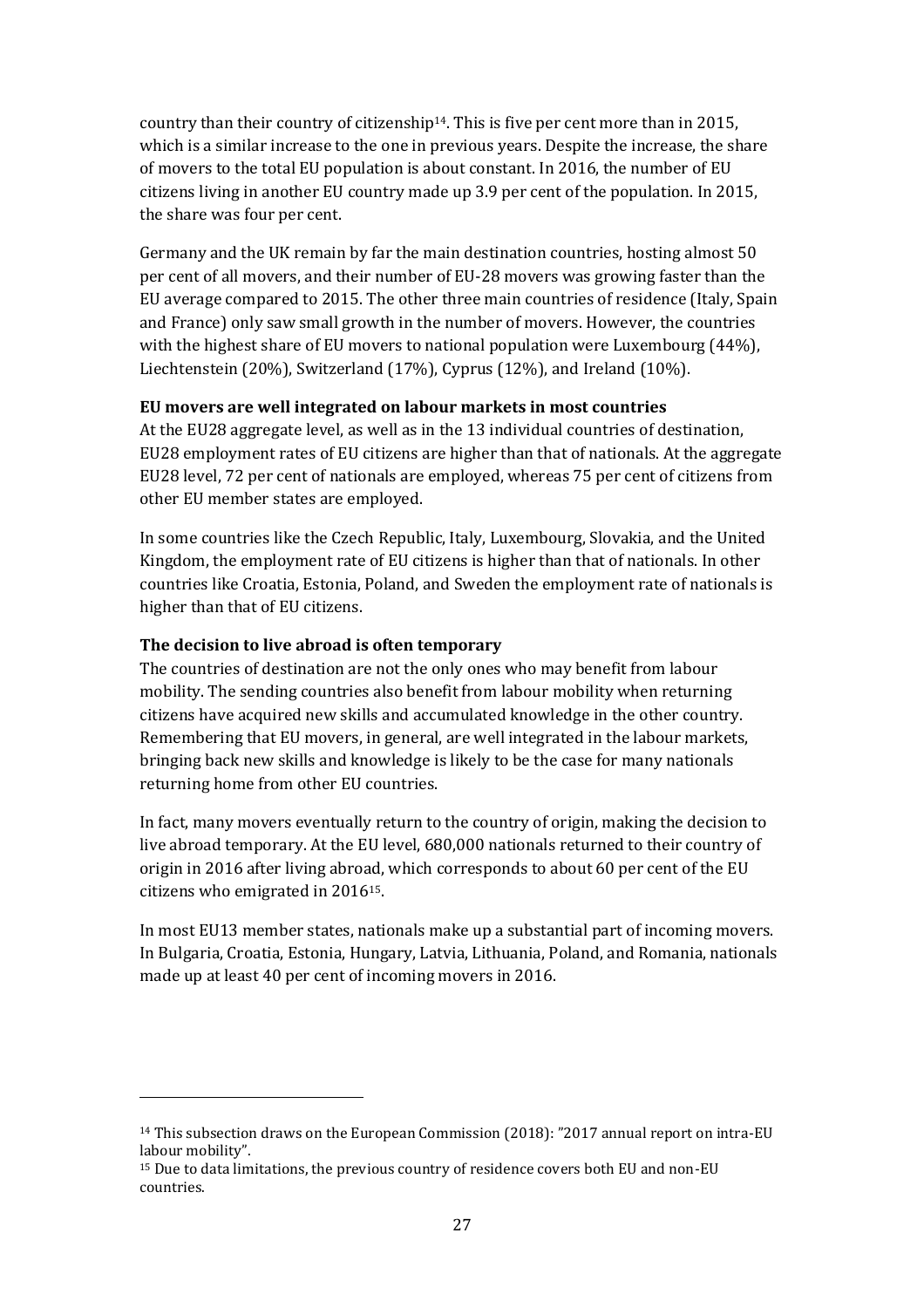

### <span id="page-27-0"></span>2.5 UNLOCKING THE POTENTIAL OF THE EUROPEAN DATA ECONOMY

Data is changing the nature of our economies. It may improve existing goods and services as well as facilitate the creation of new business models. Furthermore, the use of data may significantly enhance the productivity of companies, providing for a better use of items such as machinery and supply chains among others.

European regulation has, in effect, ensured that data might flow freely across the Single Market – just like goods, services, capital, and labour. This implies that private businesses and public authorities may store and process data anywhere in the EU.

#### **Enormous potentials in the free flow of data**

<span id="page-27-4"></span><span id="page-27-2"></span>According to the European Commission, the value of the EU data economy was more than 285 billion EUR in 2015, representing over 1.94 per cent of the EU GDP[16](#page-27-1). According to a study conducted on behalf of the European Commission, taking away obstacles to data mobility is expected to generate additional growth of GDP by up to four per cent by 2020[17](#page-27-3).

<span id="page-27-1"></span>[<sup>16</sup>](#page-27-2) European Commission, 2018,<https://ec.europa.eu/>

<span id="page-27-3"></span>[<sup>17</sup>](#page-27-4) Deloitte, 2016, Measuring the economic impact of cloud computing in Europe.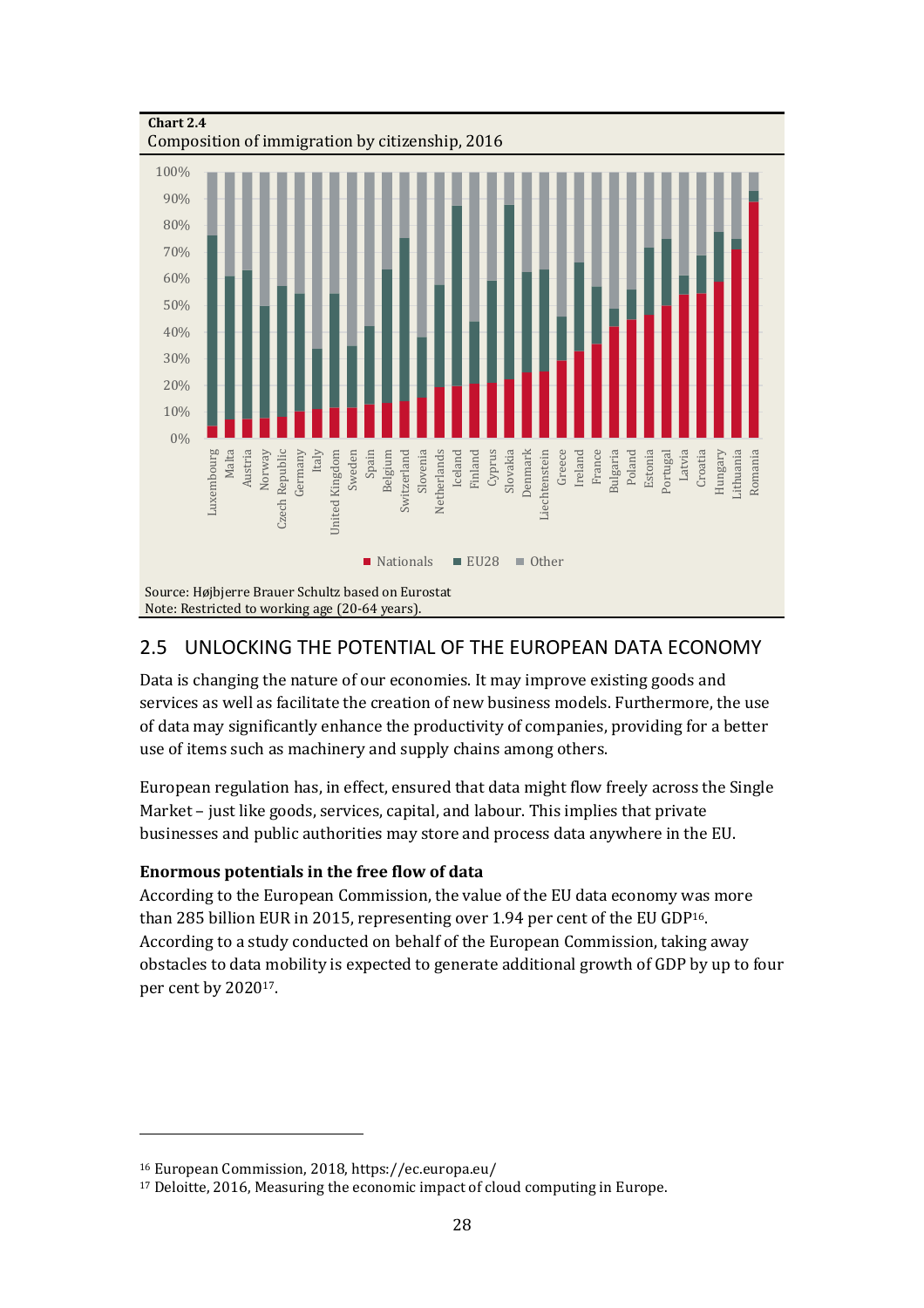**Chart 2.5** 



IT and technology are expected to continue becoming an increasing part of most people's private and working lives. At the same time, we are in a situation in which companies face extensive challenges as regards recruitment in a variety of technical, digital and scientific fields. This may diminish the potential of a technological and digital transformation, and thereby the competitiveness of companies.

#### **CASE: Data centre services facilitate the interconnectivity of the European data economy thanks to a common EU framework on the free flow of data**

Interxion is a European provider of data centre services. Headquartered in the Netherlands, it has established data centre locations in several member states including Austria, Belgium, Denmark, France, Germany, Ireland, Spain, Sweden, and the United Kingdom. The company's core offering is carrier and cloud neutral colocation, which includes the provision of space, power, and a broad selection of connectivity options to network and clouds. This is all housed in a secure environment where customers can store and connect computing, networks, and IT infrastructure.

As a result of the regulation on the free flow of data and the General Data Protection Regulation, data may flow freely between member states within the Single Market as long as the common rules are followed, including the framework for the protection of personal data. As a result, companies may store their data anywhere in the EU and use the data gathered in different European markets to improve their productivity and global competitiveness. This allows Interxion's customers to make full use of the economies of scale of the large European market, improving global competitiveness as well as the interconnectivity of the European data economy. For example, Interxion's data centres may – without facing regulatory barriers – act as data hubs, connecting customers with other data centres, companies, and networks across the EU.

When transferring data outside the EU, different national setups for data protection and supervision persist as well as data localization requirements in some countries. This may complicate the transfer of data and lead organizations to change their IT strategies in suboptimal ways.

*The Danish Chamber of Commerce*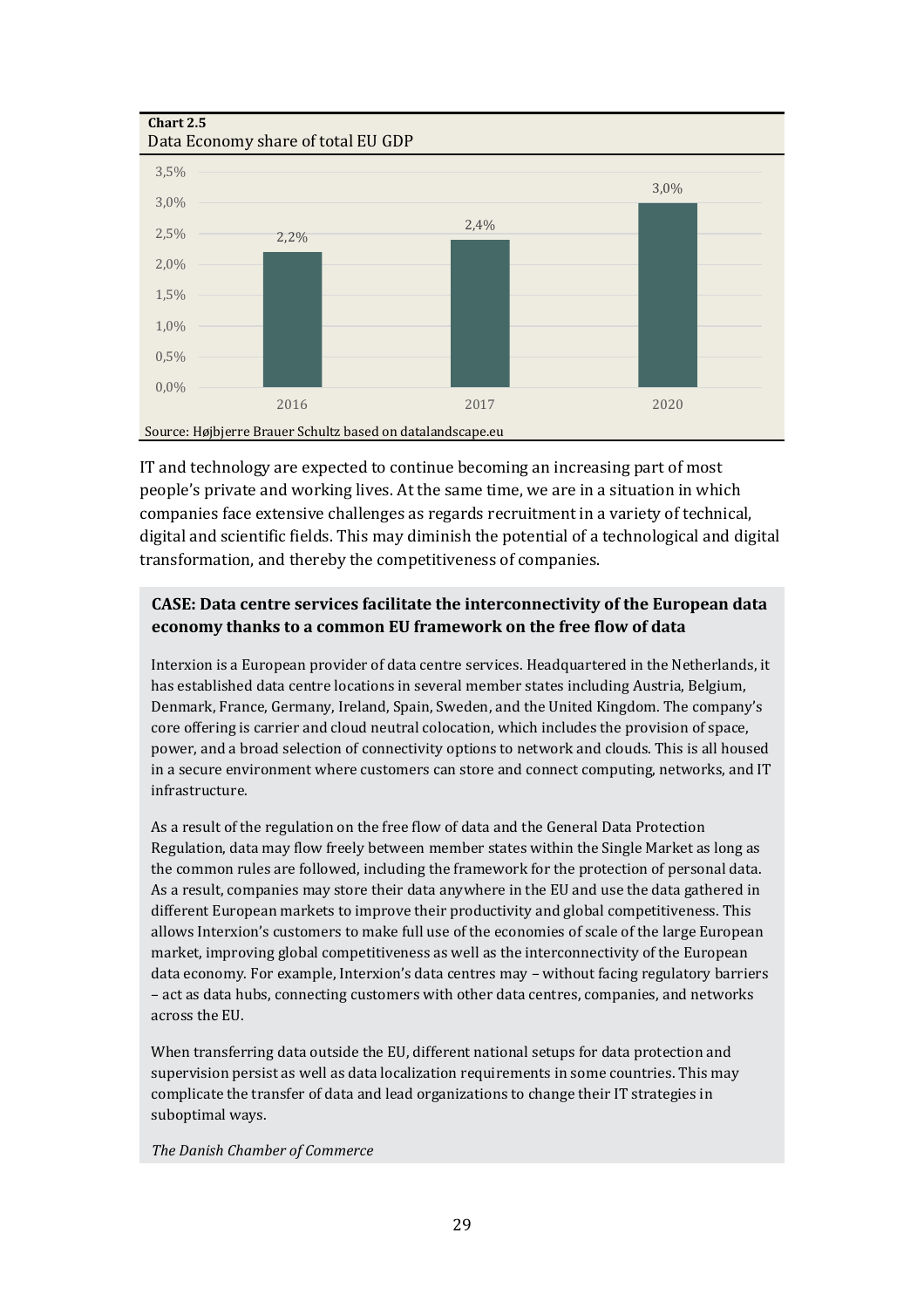

Demand for digital skills will only grow in future. The EU agency Cedefop estimates that demand for science, technology, engineering and maths (STEM) skills in Denmark will rise by 12 per cent between 2013 and 2025, in the EU as a whole. The lack of STEM skills is a challenge throughout the EU.

Source: Højbjerre Brauer Schultz based on Eurostat Note: IT specialist is defined by OECD classification: People with IT specialist skills are able to develop, operate and maintain IT systems. They work with IT at a level that requires formal training to take care of their job function, such as programmers and software developers.

#### **The EU framework on protection of personal data provides enhanced consumer protection**

The EU Data Protection Regulation came into force on May 25, 2018 and contributed to higher consumer information protection. The Regulation provides consumers with several rights in terms of transparency, data control, and deletion. The fact that it is applicable across the EU ensures that the rules are uniform across borders, and enforcement is strengthened through enhanced cooperation in the EU. In addition, the rules contribute to higher IT security through enterprise requirements to carry out privacy implication analyses, integrate data protection into IT solutions, report security breaches, etc.

*The Danish Consumer Council* 

#### **Challenges of the data economy**

The importance of the data economy also poses challenges that often demand a European response. Data about our online behaviour and business secrets are becoming an increasingly large part of day-to-day life. This means that data leaks and cyber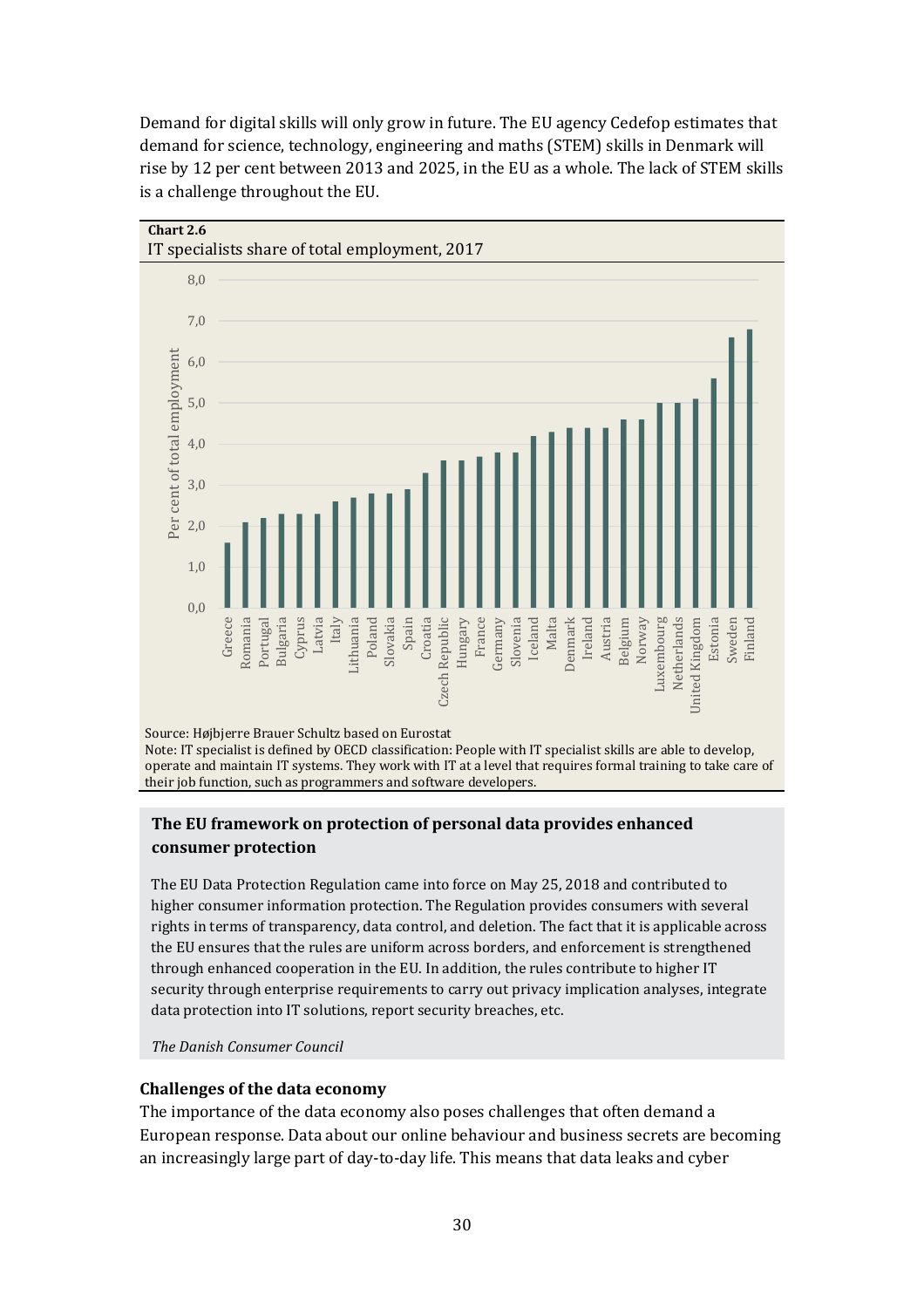attacks can have major consequences for both companies and society as a whole, requiring cybersecurity and privacy protection to be put in place.

Cyber espionage and cybercrime pose a serious threat to European businesses. However, only 32 per cent of companies in the EU have an IT security policy. Cyber attacks can have major economic consequences for both individual companies and society as a whole: direct losses due to damaged systems or loss of data, and indirect costs in the form of loss of trust and credibility with customers, and indirect costs in the form of weakened company credibility and loss of customer confidence.

In particular, small and medium-sized enterprises are lagging behind on this issue. In Denmark, only 25 per cent of companies with fewer than 50 employees increased their investment in IT security in 2017, while the equivalent figure for companies with over 100 employees was 47 percent<sup>[18](#page-30-0)</sup>.

<span id="page-30-1"></span>

company's security level and the organisational framework and plans for IT security. All enterprises, without financial sector (10 persons employed or more).

Companies' use of data must also take into account privacy protection and responsible behaviour. This means that responsible, ethical processing of information is important. In future, IT security and responsible processing of data are expected to become significant competition parameters, in that companies that are good at protecting their data will be regarded as trustworthy business partners.

<span id="page-30-0"></span>[<sup>18</sup>](#page-30-1) Statistics Denmark, 2017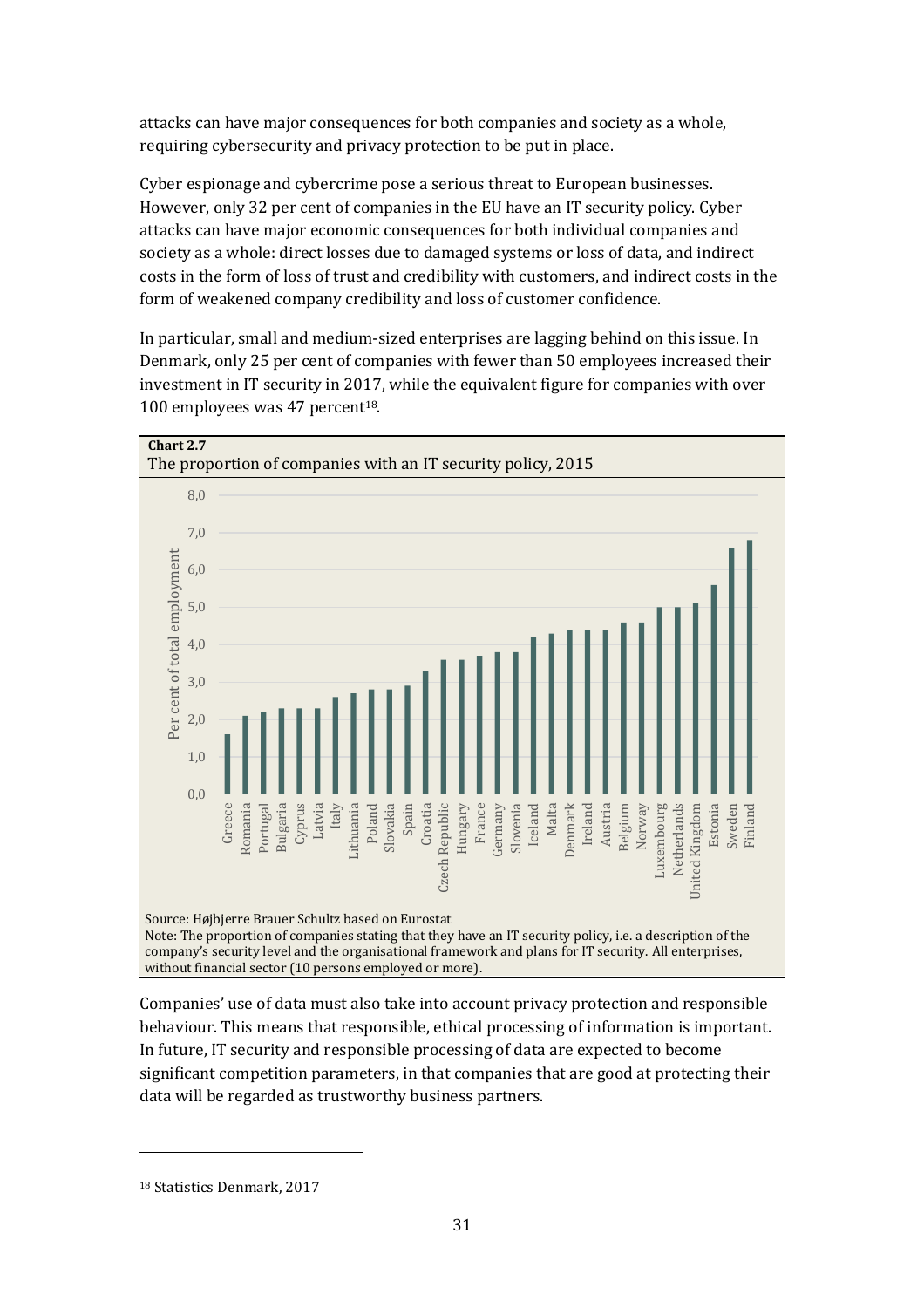# <span id="page-31-0"></span>3 PARTICIPATION OF EU MEMBER STATES IN EUROPEAN VALUE CHAINS

In this subchapter, we examine the role of the European Union on global markets. First, we demonstrate that the EU is one of few global leaders when it comes to trade and international investment. Second, we show that EU members gain from participation in European value chains and, by doing so, take advantage of the EU as a powerful player and voice in global markets.

### <span id="page-31-1"></span>3.1 EU – GLOBAL LEADER IN TRADE AND INVESTMENT

In this section, we focus on the integration of the EU into the world economy. Trade policies of the EU members with third countries are managed by the EU. In other words, the EU legislates on trade matters and concludes international trade agreements on behalf of the EU member states. In that perspective, the countries of the European Union face the world as one Single Market when it comes to trade.

#### **EU global leader in trade**

Standing together, the EU countries constitute a powerful player and an important voice on the global scene. The EU is one of three world leaders in trade. In fact, in 2016 the EU was the largest exporter and the second largest importer of goods and services. The total value of exports amounted to 2.830 billion EUR, which corresponds to exports of almost eight billion each day. The value of imports was 2.507 billion EUR in 2016. The US and China are also powerful players in world trade, but other countries accounted for lower levels of trade.



Looking at the EU, the value of exports considerably exceeds the value of imports. In 2016, the EU had a trade surplus of 304 billion EUR - the largest trade surplus ever<br>recorded. The EU is followed by China (surplus of 226 billion EUP) and other Asian recorded. The EU is followed by China (surplus of 226 billion EUR) and other Asian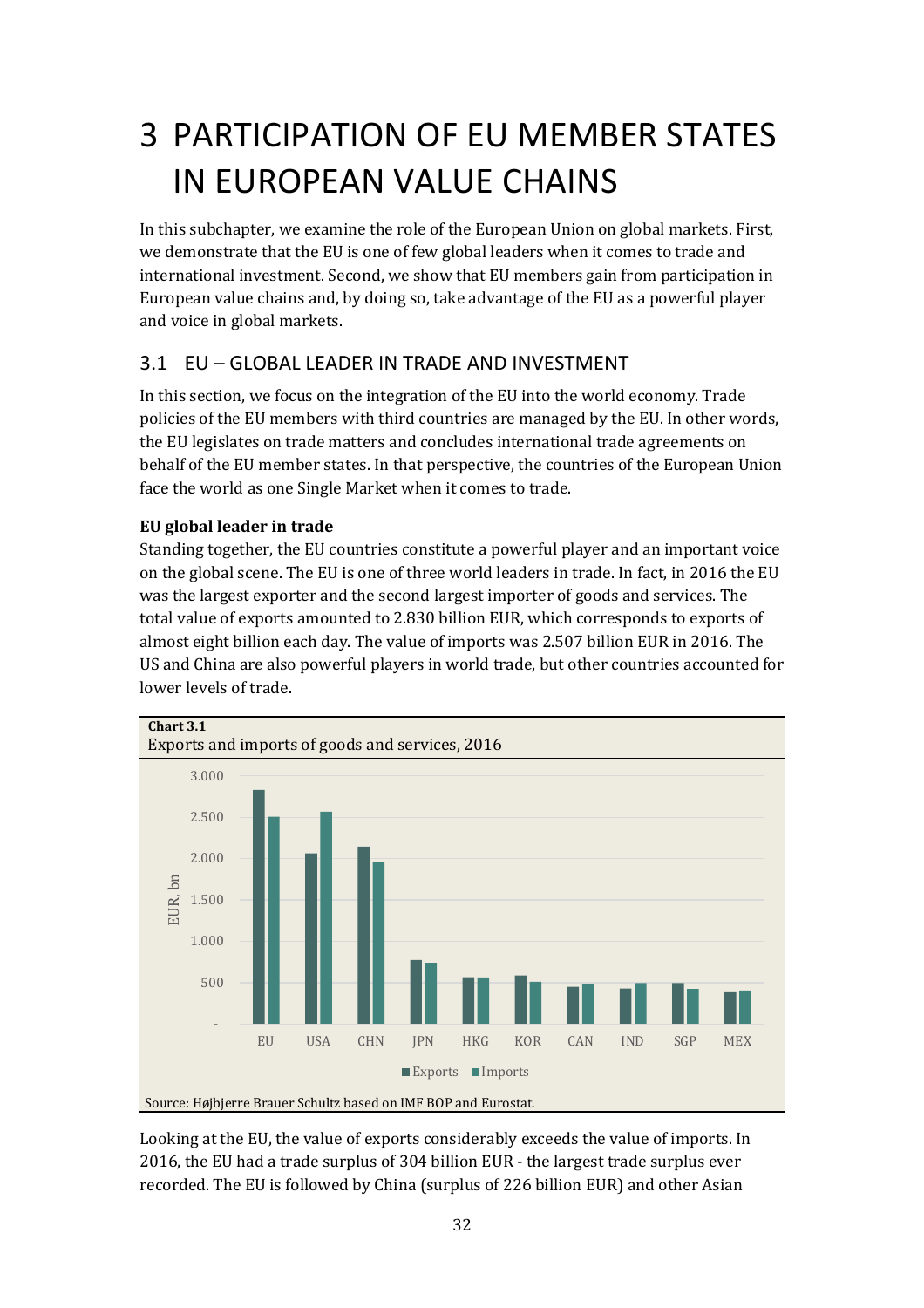counties. Both the United States and India have trade deficits. Within the EU, trade balances differ across member states. Some countries such as Germany, the Netherlands, and Italy have surpluses, whereas others such as the UK and France have deficits.

#### **The EU is the dominant destination for international investment**

The European Union and the United States are the two dominant destinations for FDIinvestments in the world. In 2016, the EU accounted for 28 per cent of world inward FDI-stocks followed by the United States, holding 23 per cent of the total inward stock. Other countries hold significantly less FDI-inward stock even though several of these are large economies. The top ten largest destinations for FDI investments hold just above three quarters of total inward FDI-stock.



Note: Foreign direct investment (FDI) stocks (or positions) measure the total value of direct investment at a given point in time.

In the EU, international investments have become increasingly important. The ratio of EU‑28 inward stocks of FDI to GDP have consistently increased from 2008 to 2015. In 2008, the inward FDI-stock to GDP amounted to just 20 per cent, rising to 39 per cent in 2015. A similar development can be detected for outward FDI positions.

# <span id="page-32-0"></span>3.2 SMEs BENEFIT FROM PARTICIPATING IN EUROPEAN VALUE CHAINS

In this section we examine the importance of trade in intermediate goods of EU member states. We demonstrate that EU member states, to a high degree, participate in European value chains, exploiting the benefits of specialisation. Further, we show that SMEs and non-exporting firms do take advantage of European value chains.

### **Why are European value chains important?**

A refrigerator manufacturer may use intermediates such as a compressor from Italy, insulating foams from Germany, and electronic parts from France. When buying these parts from outside, the company can focus on efficient assembly, sales, logistics, and innovation (product design, energy efficiency, etc.).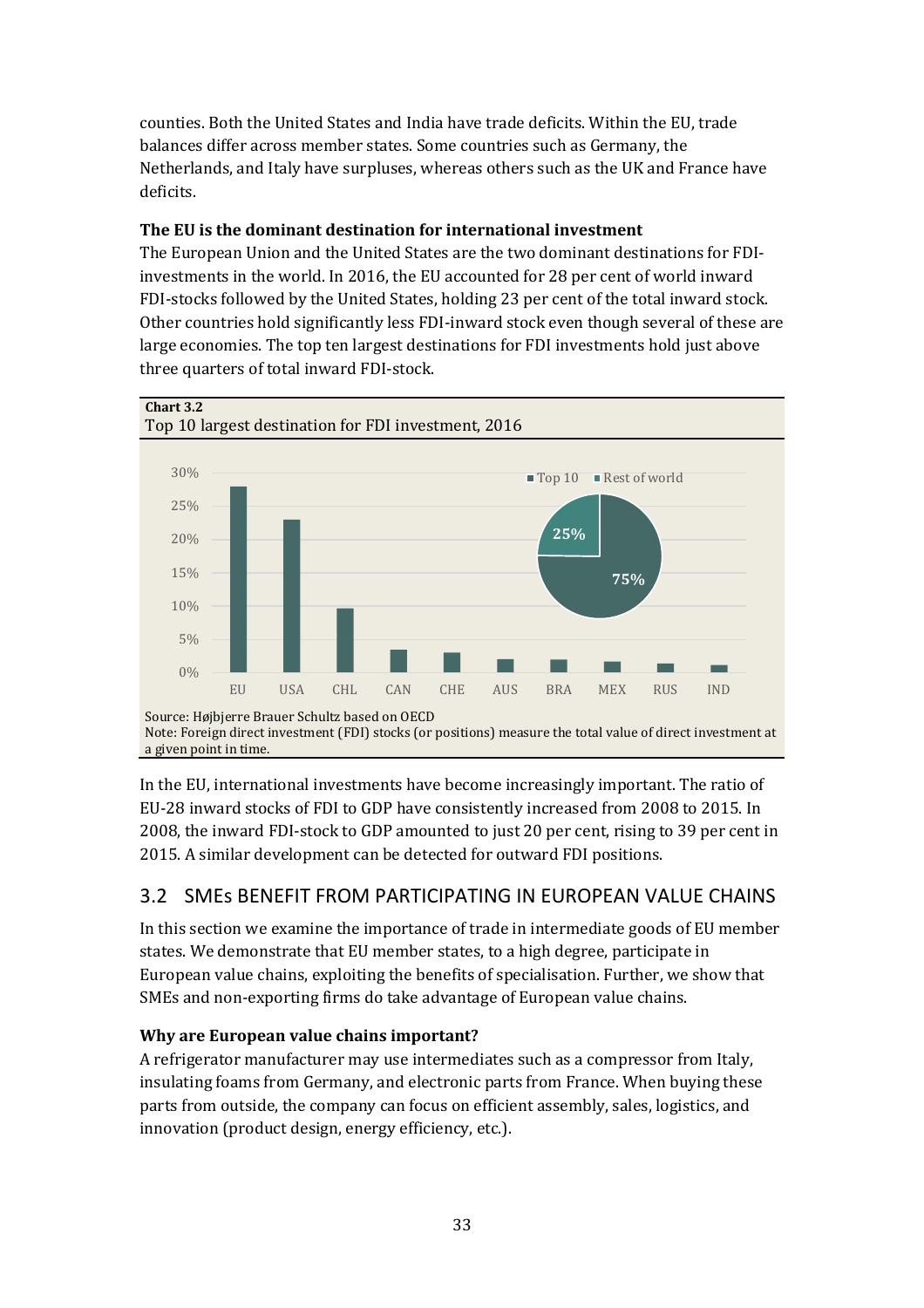In economics, the process of focusing on the production of a limited scope of goods to gain efficiency and trade for other goods is called specialisation. Better access to intermediaries allows for greater economic specialisation; hence, participating in the European value chain allows member states to produce more efficiently. The Single Market allows companies in all EU member states, smoothly and with minimum obstacles, to participate in European value chains. By doing so, even small companies with limited resources that enter global markets are able to tap into the "European Factory," becoming powerful players in the world markets.

#### **Exports of intermediates dominate**

The share of trade in intermediates to total trade of goods indicates to what extent a county is participating in global value chains. In 2016, exports of intermediates accounted for 51 per cent of all goods exported within the EU and 47 per cent of goods exported to countries outside the EU. Within the EU, the next highest shares were recorded for consumption goods (25 per cent of total trade inside the EU), whereas capital goods accounted for 16 per cent of total trade inside the EU.



The share of intermediate goods in total trade for the EU28 has been increasing since the beginning of the millennium, 2012 – with exception to a drop following the global financial and economic crisis in 2008. After 2012, the share of intermediates of total exports, both within and outside the EU, has been declining. Nevertheless, intermediaries still account for around half of goods exported and remains an important driver of trade both within and outside the EU.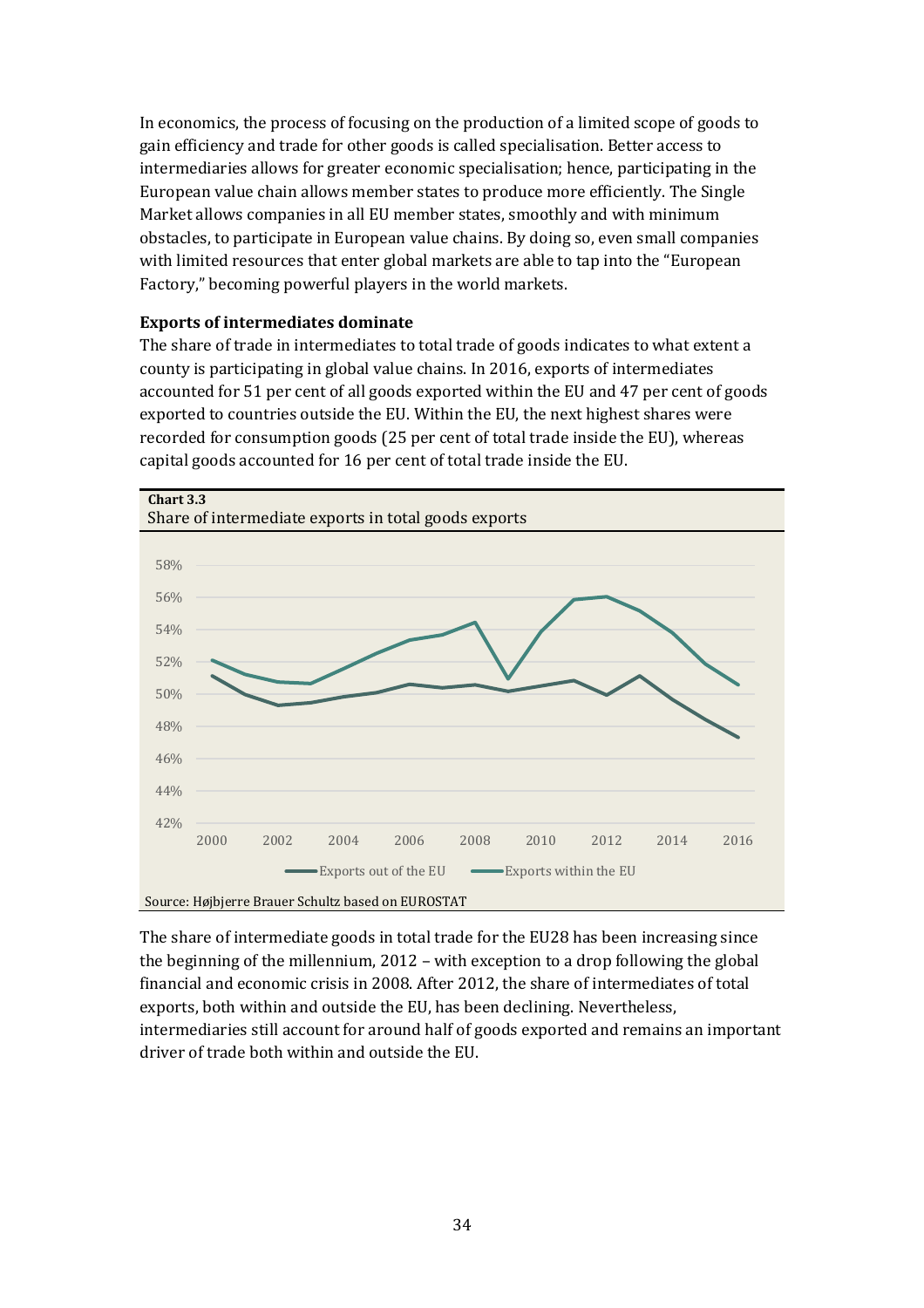#### **CASE: The Single Market facilitates European value chains**

A Danish manufacturer of construction products exports its products to several European countries including the United Kingdom. The products consist of various parts that are produced in various member states. These parts are assembled into the final product in a factory in Eastern Europe employing 2500 people. Each week, the assembly factory sends 30- 40 trucks to the UK with products sold to the British market.

Due to Single Market regulation and free trade across European borders, it is possible for this manufacturer to establish and maintain a profitable European value chain. Furthermore, the Single Market framework has resulted in a gradual removal of national regulations that protected national markets for construction products. As such, market access for construction products has improved across Europe.

However, local requirements and national rules still cause numerous barriers to trade with construction products in Europe. For example, some parts of the product are covered by a special British standard that the product must comply with in order to be sold on the British market.

*The Confederation of Danish Industry (DI)* 

#### **EU13 member states have become important suppliers of intermediate goods**

Intermediate inputs produced in a country can be used in domestic production of that country, or it can be exported to be used in production processes in other countries. The share of inputs produced to be used as inputs in other EU countries gives an indication of the integration of production among EU member states.

In particular, the countries who ascended to the EU in 2004 and the Benelux appear to export high shares of intermediate inputs to other countries in the Single Market. In many EU13 member states, 25-30 per cent of intermediates produced are exported and used in production in other EU member states, suggesting that they are heavily implicated in supply chains in other member states. These countries have become important suppliers of intermediate goods to manufactures in Germany, Italy, France among others.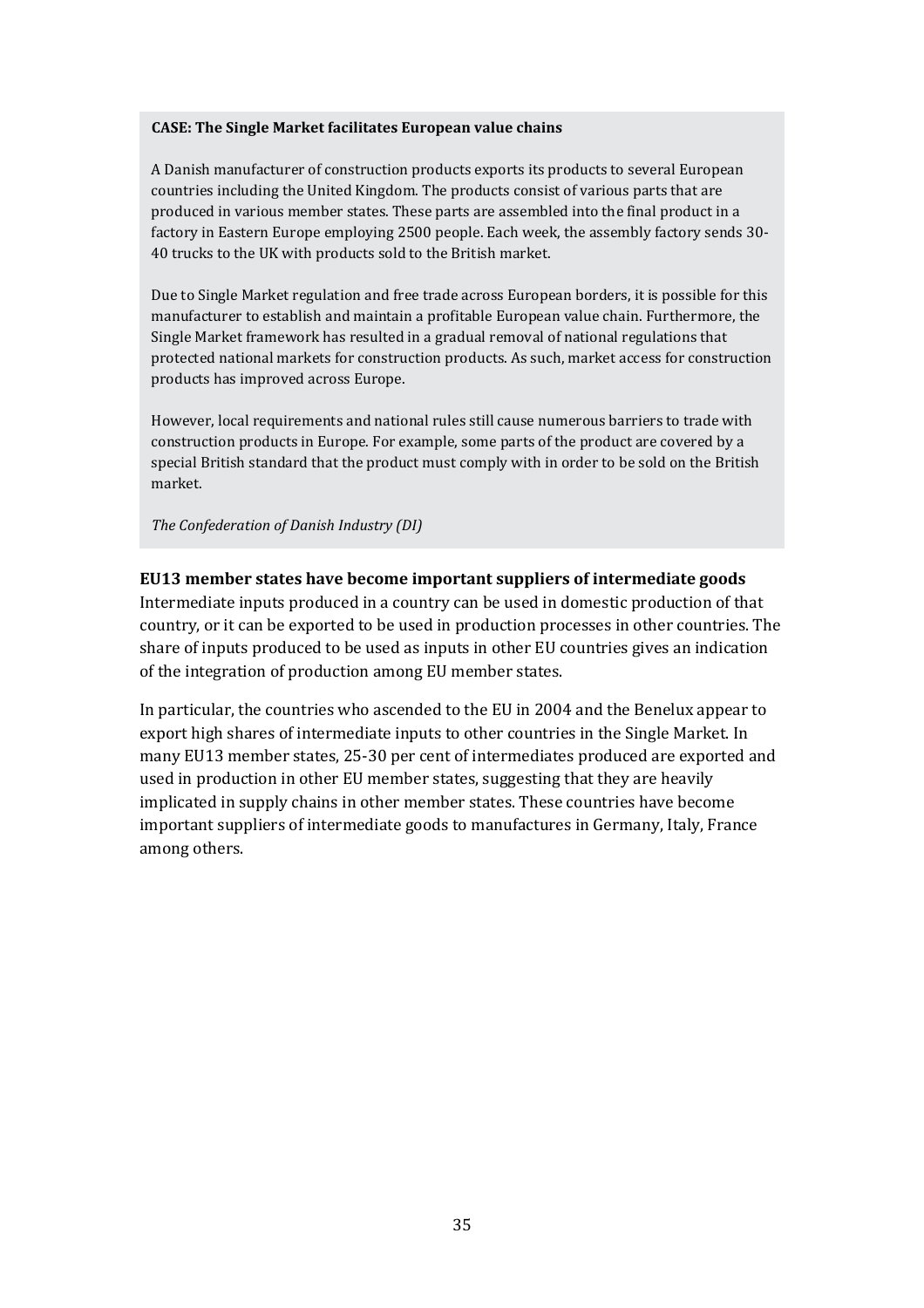

#### **SMEs participate in European value chains**

One important aspect of the Single Market is to support SMEs and non-exporting firms to participate in the European value chains as upstream suppliers of intermediates to other SMEs and larger companies engaged in international trade. The Single Market supports this process by having removed internal borders and customs within the EU member states and removed or reduced other regulatory obstacles to the free movement of goods and services.

#### **CASE: The Single Market facilitates EU based companies' integration in global value chains**

A Danish manufacturing company sells specialized articles to the automotive industries in the United Kingdom. These articles are produced in Denmark with input which the manufacturer imports from China. Even though there are no major car manufacturers based in Denmark, the Single Market implies that small Danish companies may easily export their products to large European manufacturers of motor vehicles thereby taking part in global value chains.

Thanks to the EU Customs Union, the Danish manufacturer may export inputs to large EU partners without paying customs duties and without being exposed to burdensome customs controls at the borders between the EU countries. Thus, the EU Customs Union enhances the competitiveness of the production inputs from other companies based within the Single Market.

#### *The Confederation of Danish Industry (DI)*

To illustrate the importance of international trade to the SMEs, consider exports in value-added terms. Exports in value-added terms only include the value added of the production process within the firm and excludes the value of intermediates from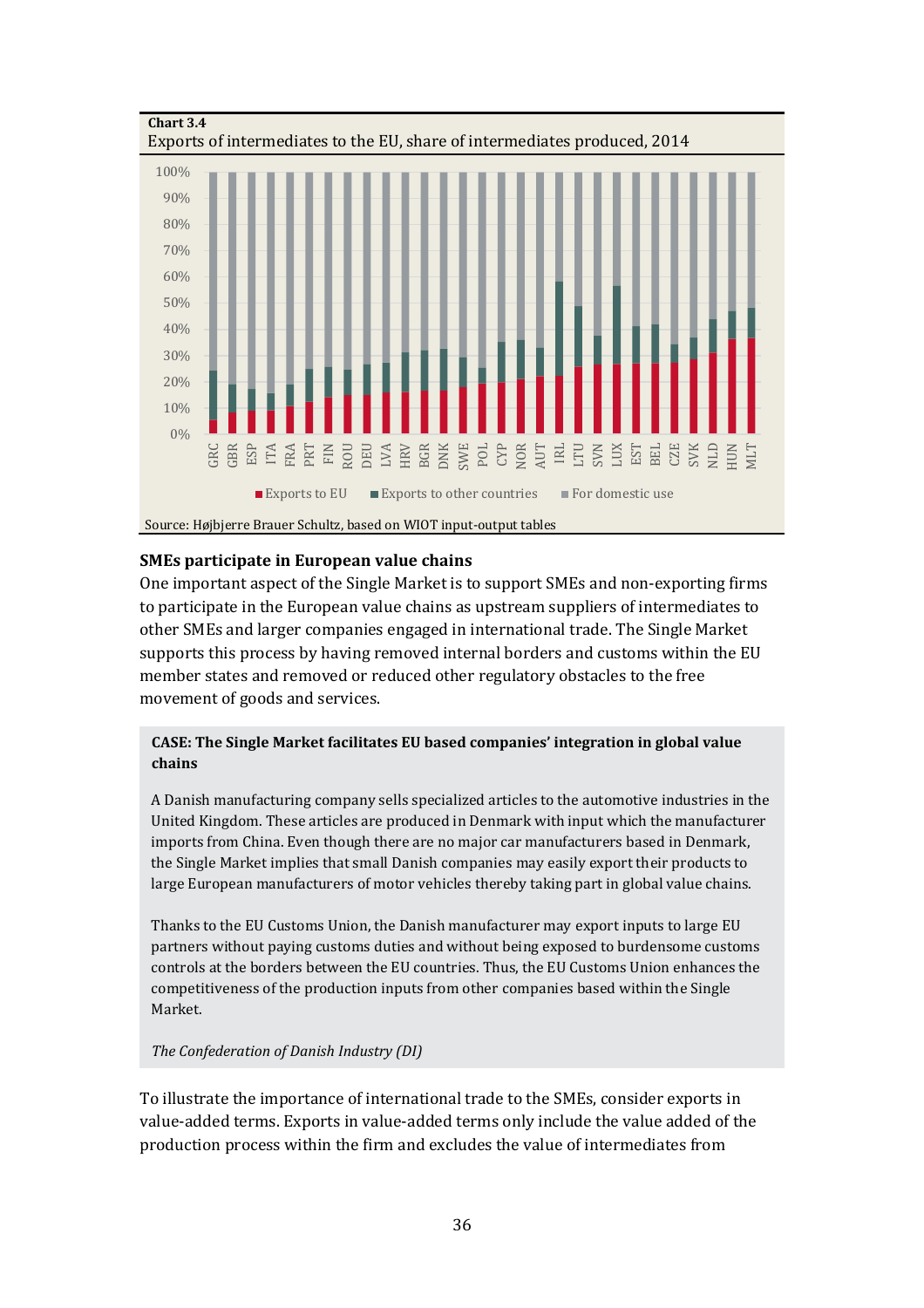<span id="page-36-2"></span>domestic and foreign supplies<sup>[19](#page-36-1)</sup>. In the Nordics, almost half of the SME exports in valueadded terms are exported indirectly via other SMEs or large firms. This shows that even non-exporters with limited resources benefit from global values chains.



# <span id="page-36-0"></span>3.3 SERVICE PLAYS AN IMPORTANT ROLE IN GLOBAL VALUE CHAINS

This section highlights the importance of service in international trade relations. As shown in chapter 2, cross-border trade in services generally represents a relatively small share of total trade. In this section, it is demonstrated that services play a more important role in exports than is evident from traditional trade statistics*.*

#### **Services sold bundled with goods**

First, companies have traditionally either produced a good or a service. In consequence, economic activity is statistically recorded apart either as economic activity from companies producing goods or from companies producing services. This distinction is, however, misleading when looking at modern business models, especially with manufacturing companies who have developed business models that increasingly include services. For example, aftermarket services such as installation, maintenance, support, and repair have become an integrated part of the product. As a result, manufacturing firms are responsible for a significant share of services sales and exports.

#### **The value of service is 'hidden' in goods exports**

Second, manufacturing industries depend on a range of input services when producing goods, but the value of these input services is embedded in the price of the goods. In

<span id="page-36-1"></span>[<sup>19</sup>](#page-36-2) Exports measured by including the value of intermediates are *gross exports* or often just exports, and these are reported in trade statistics.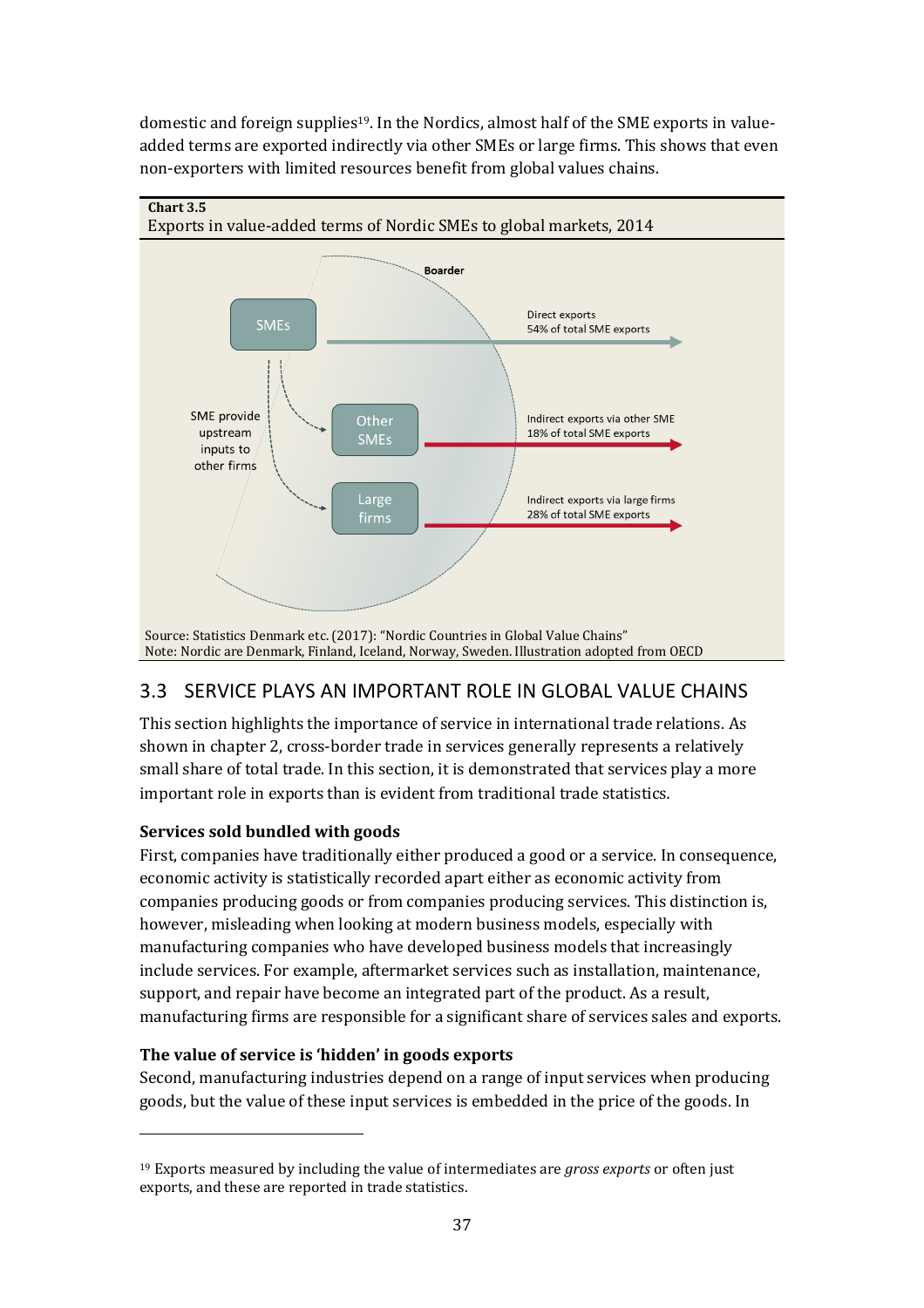other words, in trade statistics, the value is reported as trade in goods. But in fact, service industries are essential to manufacturing by providing efficient transportation, wholesale and retail services, specialised business services such as accounting and legal services for manufacturing exports.

#### **Services account for a much larger share of sales or exports**

As a result, services account for a much larger share of sales or exports. One way to illustrate this is to look at flows in value-added terms. On average, a bit more than onethird of manufacturing exports consists of value-added originating in services industries. For example, for OECD countries, gross exports of services account for only 31 per cent of gross exports, but services account for more than half of exports in valueadded terms. In Denmark, Sweden, and Iceland, this is even higher, and even in Norway – dominated by its mining industry, which requires few additional inputs, including services – services account for nearly 40 per cent of total exports in value-added terms, almost twice as high as the share in gross terms.

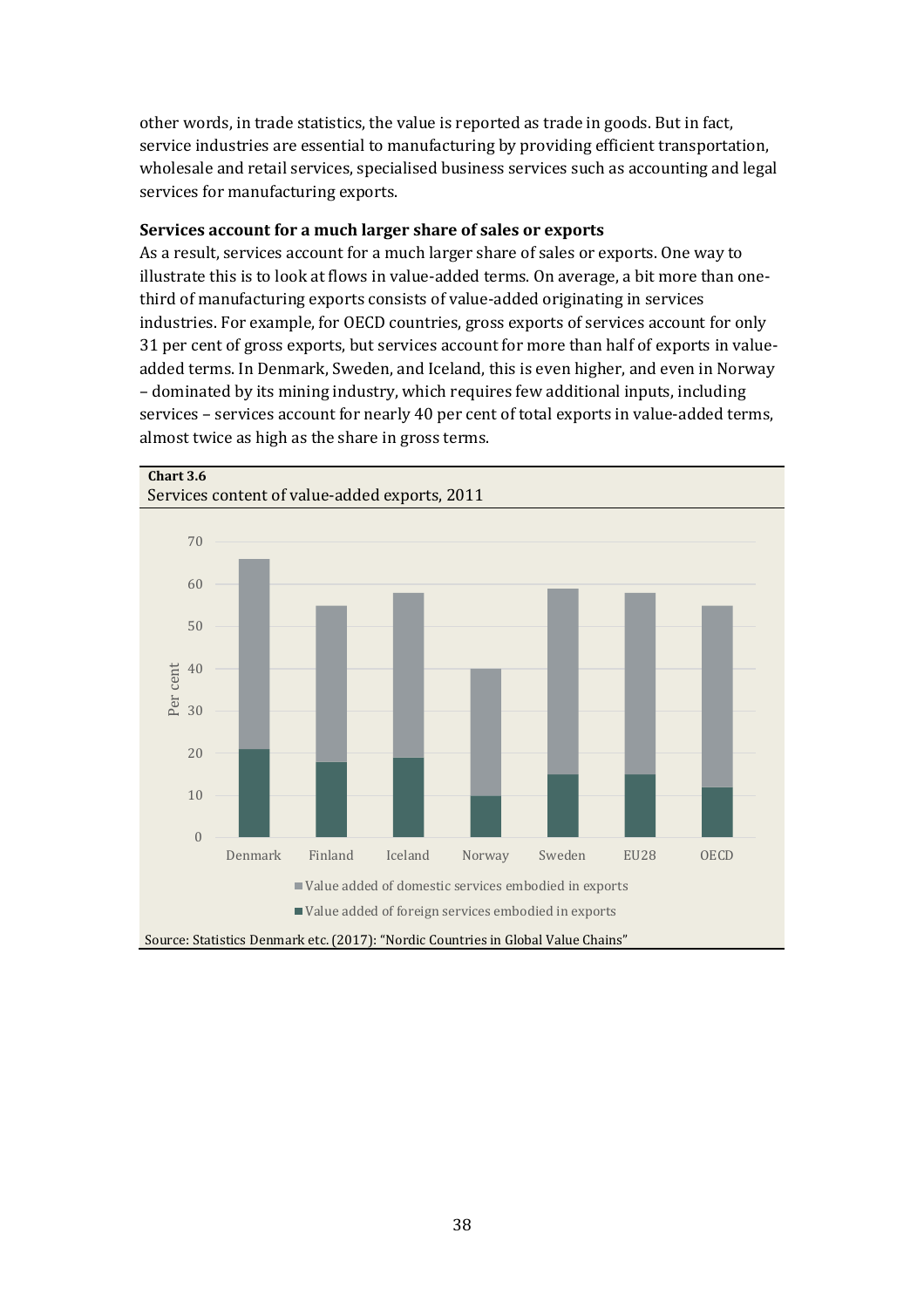#### **CASE: An increasing interlinkage of goods and services in the Single Market**

A Danish company manufactures and sells production plants to customers in the food industry. As part of the contract, the Danish manufacturer installs the plant in the customers' factory buildings and performs after sales service such as installation and maintenance of the plant.

As the manufacturer is delivering a product as well as a range of services the company is subject to many different national requirements when exporting to other EU countries. For example, there may be national requirements for:

- Type-approval, insurance for safety reasons, etc.,

- Qualifications of employees, certificates of employee competencies, local safety certificates, documentation of work ability and health, etc.

- Other occupational health and safety requirements,

- Information on posted workers and remuneration of posted workers,

- Various tax matters, including registration of employees at local tax authorities,
- Use of vehicles and machines to perform the service,
- Permission if the work, e.g. requires transportation of very large items.

To find out which rules to comply with on the customer's market, the company must consult several different information webpages. Some are national, others are European, which makes it difficult for the company to get a comprehensive and workable overview of all the rules, as they must comply with the required documents as well as the competent authorities to be contacted.

*The Confederation of Danish Industry (DI)* 

# <span id="page-38-0"></span>3.4 IMPORTANT TO COPE WITH CHALLENGES OF INTERNATIONALISATION

This reports documents that the Single Market has contributed to the Danish economy by raising living standards in Danish households and providing companies with business opportunities. Further we show that similar economic benefits most likely have occurred in other EU member states.

While the Single Market has contributed positively for the many, attention should also be directed towards the challenges of internationalisation. It is important to note that these challenges do not originate in the Single Market but are a result of an ongoing global transformation in general. Technological advances and increasing international co-operation continuously alter demand for skills and knowledge. This process has been ongoing for centuries and has led to considerable higher levels of living standards.

Internationalisation increases the need for implementing a comprehensive policy programme to reap the benefits as described in this study while addressing adjustment and distributional concerns. Such polices should seek to improve the functioning of labour markets, strengthen access to education and training, and ensure adequate social safety nets that cushion the impact on those adversely affected without obstructing the process of adjustment<sup>[20](#page-38-1)</sup>.

<span id="page-38-2"></span><span id="page-38-1"></span>[<sup>20</sup>](#page-38-2) OECD (2007): "OECD Employment Outlook."; IMF (2007): "World Economic Outlook, April."